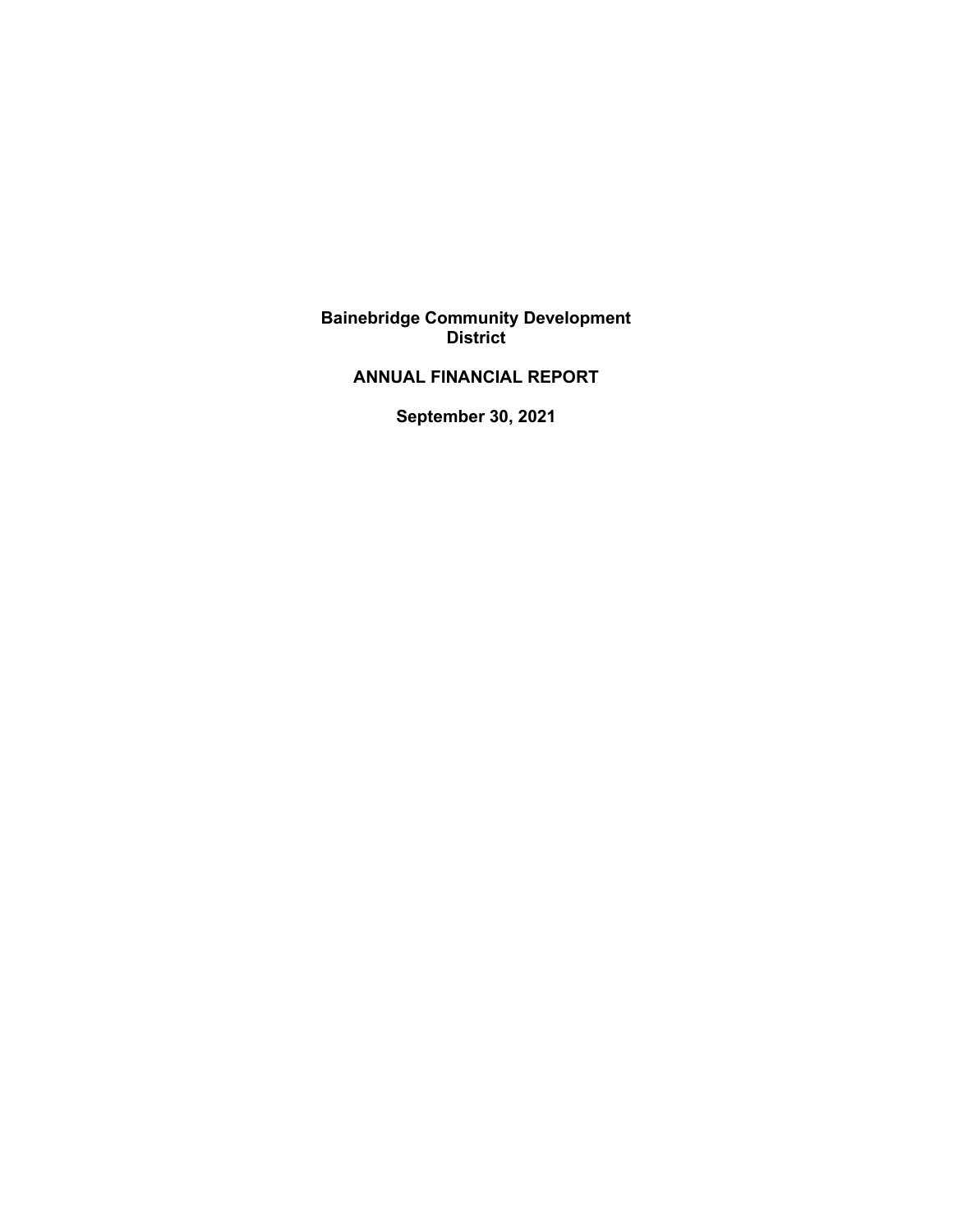# **Bainebridge Community Development District**

# **ANNUAL FINANCIAL REPORT**

# **September 30, 2021**

# **TABLE OF CONTENTS**

|                                                                                                                                                                                            | Page<br>Number |
|--------------------------------------------------------------------------------------------------------------------------------------------------------------------------------------------|----------------|
| <b>REPORT OF INDEPENDENT AUDITORS</b>                                                                                                                                                      | $1 - 2$        |
| <b>MANAGEMENT'S DISCUSSION AND ANALYSIS</b>                                                                                                                                                | $3 - 8$        |
| <b>BASIC FINANCIAL STATEMENTS:</b><br><b>Government-wide Financial Statements:</b>                                                                                                         |                |
| <b>Statement of Net Position</b>                                                                                                                                                           | 9              |
| <b>Statement of Activities</b><br><b>Fund Financial Statements:</b>                                                                                                                        | 10             |
| <b>Balance Sheet - Governmental Funds</b>                                                                                                                                                  | 11             |
| <b>Reconciliation of Total Governmental Fund Balances</b>                                                                                                                                  |                |
| to Net Position of Governmental Activities<br>Statement of Revenues, Expenditures and Changes in Fund                                                                                      | 12             |
| <b>Balances - Governmental Funds</b>                                                                                                                                                       | 13             |
| Reconciliation of the Statement of Revenues, Expenditures                                                                                                                                  |                |
| and Changes in Fund Balances of Governmental Funds<br>to the Statement of Activities                                                                                                       | 14             |
| Statement of Revenues, Expenditures and Changes in Fund                                                                                                                                    |                |
| Balances - Budget and Actual - General Fund                                                                                                                                                | 15             |
| <b>Notes to Financial Statements</b>                                                                                                                                                       | 16-26          |
| INDEPENDENT AUDITORS' REPORT ON INTERNAL CONTROL OVER FINANCIAL<br>REPORTING AND ON COMPLIANCE AND OTHER MATTERS BASED ON AN<br>AUDIT OF FINANCIAL STATEMENTS PERFORMED IN ACCORDANCE WITH |                |
| <b>GOVERNMENT AUDITING STANDARDS</b>                                                                                                                                                       | $27 - 28$      |
| <b>MANAGEMENT LETTER</b>                                                                                                                                                                   | 29-31          |
| INDEPENDENT ACCOUNTANTS' REPORT/COMPLIANCE WITH<br>SECTION 218.415, FLORIDA STATUTES                                                                                                       | 32             |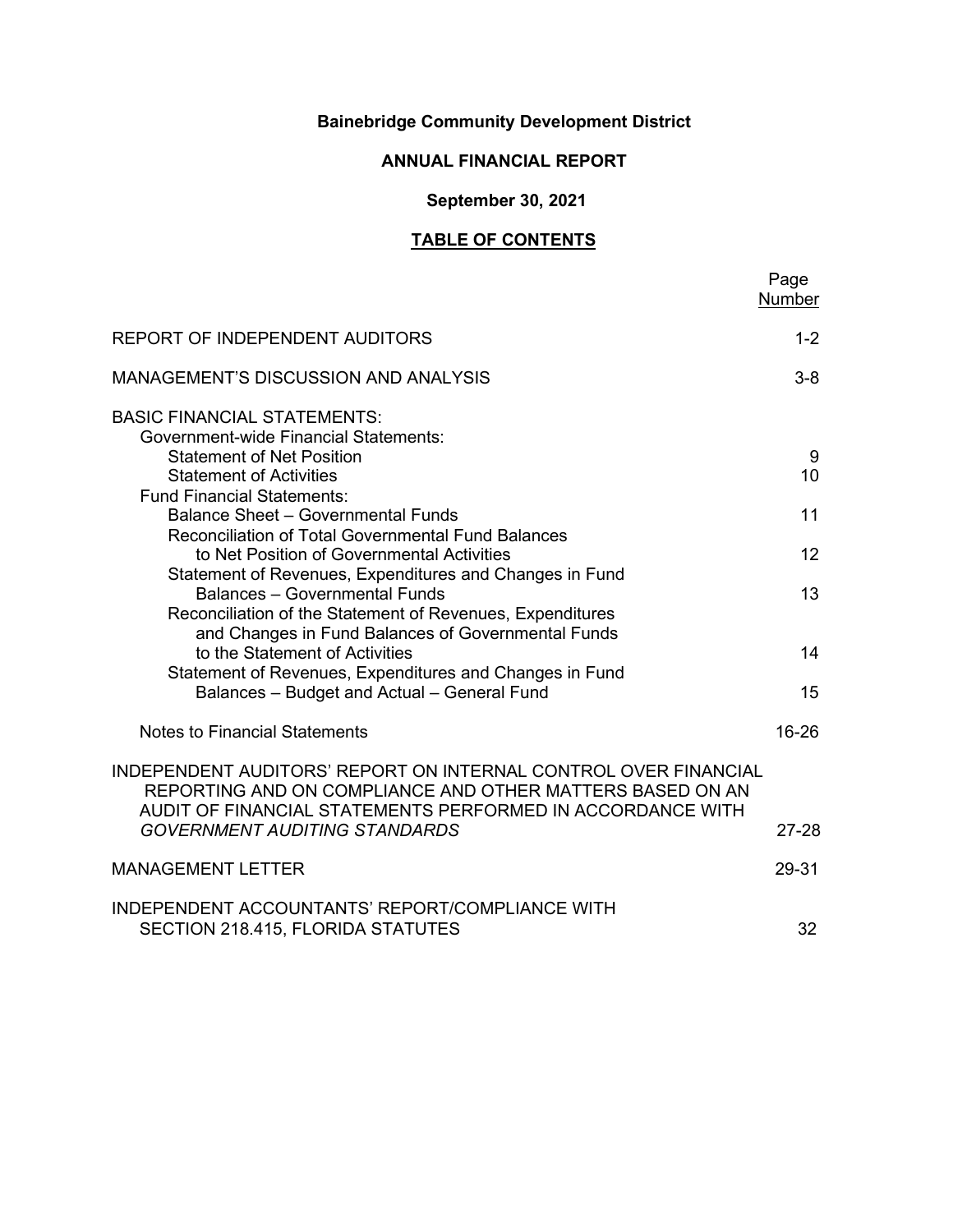

Certified Public Accountants Pl

600 Citrus Avenue Suite 200 Fort Pierce, Florida 34950

772/461-6120 // 461-1155 **FAX:** 772/468-9278

#### **REPORT OF INDEPENDENT AUDITORS**

 Jacksonville, Florida To the Board of Supervisors Bainebridge Community Development District

#### **Report on the Financial Statements**

 We have audited the accompanying financial statements of Bainebridge Community Development District as of and for the year ended September 30, 2021, and the related notes to financial statements, which collectively comprise the District's basic financial statements as listed in the table of contents.

#### **Management's Responsibility for the Financial Statements**

 Management is responsible for the preparation and fair presentation of these financial America; this includes the design, implementation, and maintenance of internal control relevant to the preparation and fair presentation of financial statements that are free from material statements in accordance with accounting principles generally accepted in the United States of misstatement, whether due to fraud or error.

#### **Auditor's Responsibility**

 States of America. Those standards require that we plan and perform the audit to obtain Our responsibility is to express an opinion on these financial statements based on our audit. We conducted our audit in accordance with auditing standards generally accepted in the United reasonable assurance about whether the financial statements are free from material misstatement.

 An audit involves performing procedures to obtain audit evidence about the amounts and disclosures in the financial statements. The procedures selected depend on the auditor's judgment, including the assessment of the risks of material misstatement of the financial statements, whether due to fraud or error. In making those risk assessments, the auditor financial statements in order to design audit procedures that are appropriate in the circumstances, but not for the purpose of expressing an opinion on the effectiveness of the entity's internal control. Accordingly, we express no such opinion. An audit also includes considers internal control relevant to the entity's preparation and fair presentation of the evaluating the appropriateness of accounting policies used and the reasonableness of significant accounting estimates made by management, as well as evaluating the overall presentation of the financial statements.

We believe that the audit evidence we have obtained is sufficient and appropriate to provide a basis for our audit opinion.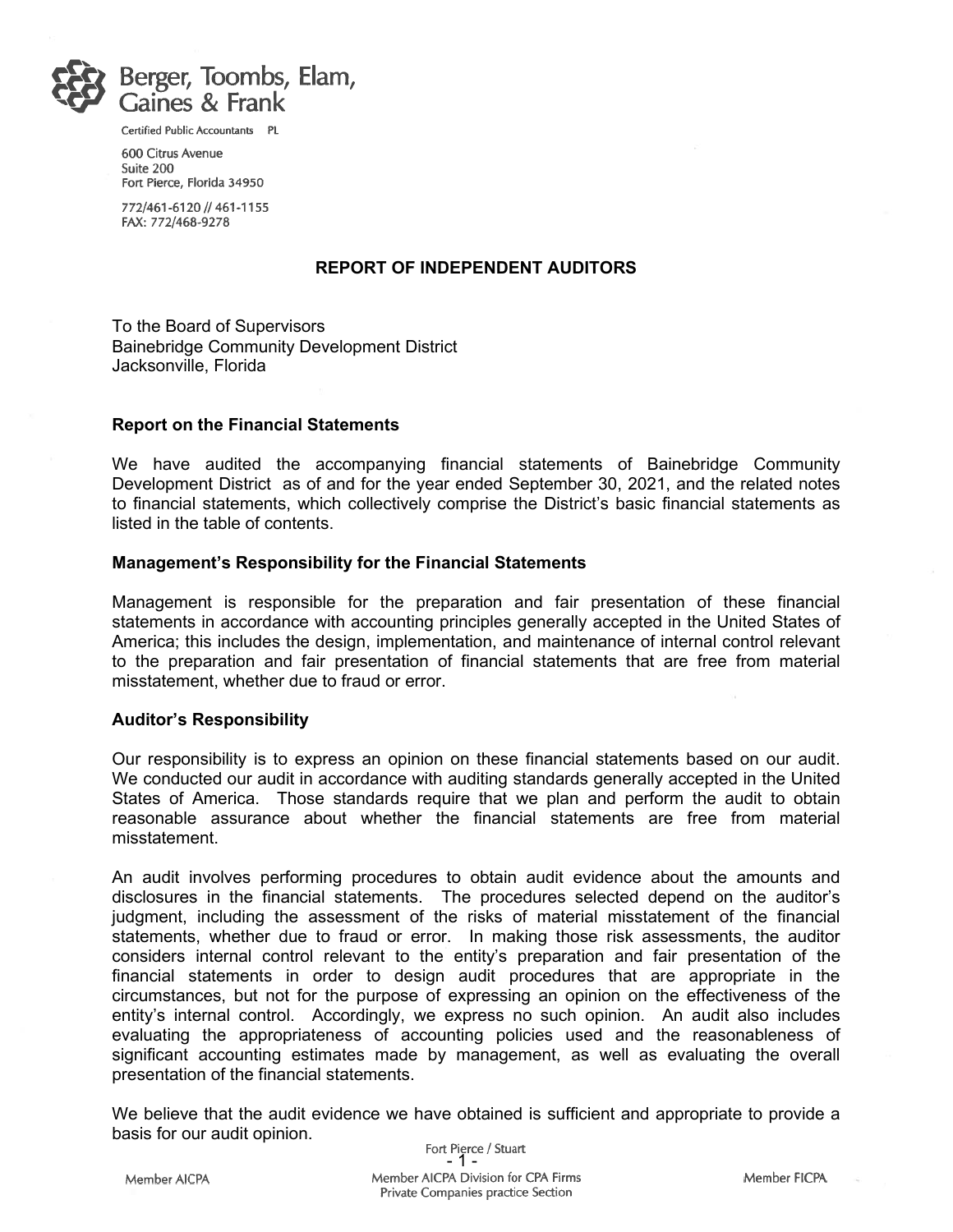

To the Board of Supervisors Bainebridge Community Development District

#### **Opinion**

 In our opinion, the basic financial statements referred to above present fairly, in all material respects, the financial position of the governmental activities, and each major fund of Bainebridge Community Development District as of September 30, 2021, and the respective changes in financial position and the budgetary comparison for the General Fund for the year then ended in conformity with accounting principles generally accepted in the United States of America.

#### **Other Matters**

#### *Required Supplementary Information*

 that the Management's Discussion and Analysis be presented to supplement the basic financial by the *Governmental Accounting Standards Board* who considers it to be an essential part of economic, or historical context. We have applied certain limited procedures to the required methods of measurement and presentation of the supplementary information. We do not express an opinion or provide any assurance on the information because the limited procedures Governmental Accounting principles generally accepted in the United States of America require statements. Such information, although not a part of the basic financial statements is required financial reporting for placing the basic financial statements in an appropriate operational, supplementary information in accordance with auditing standards generally accepted in the United States of America, which consisted principally of inquiries of management regarding the do not provide us with sufficient evidence to express and opinion or provide any assurance.

#### **Other Reporting Required by Government Auditing Standards**

In accordance with *Government Auditing Standards*, we have also issued a report dated February 21, 2022, on our consideration of the District's internal control over financial reporting and on our tests of its compliance with certain provisions of laws, regulations and contracts.

 The purpose of that report is to describe the scope of our testing of internal control over financial internal control over financial reporting or on compliance. That report is an integral part of an reporting and compliance and the results of that testing, and not to provide an opinion on audit performed in accordance with *Government Auditing Standards* in considering Bainebridge Community Development District's internal control over financial reporting and compliance.

Birgir Joonbo Glam<br>Isaines + Frank

Berger, Toombs, Elam, Gaines & Frank Certified Public Accountants PL Fort Pierce, Florida

February 21, 2022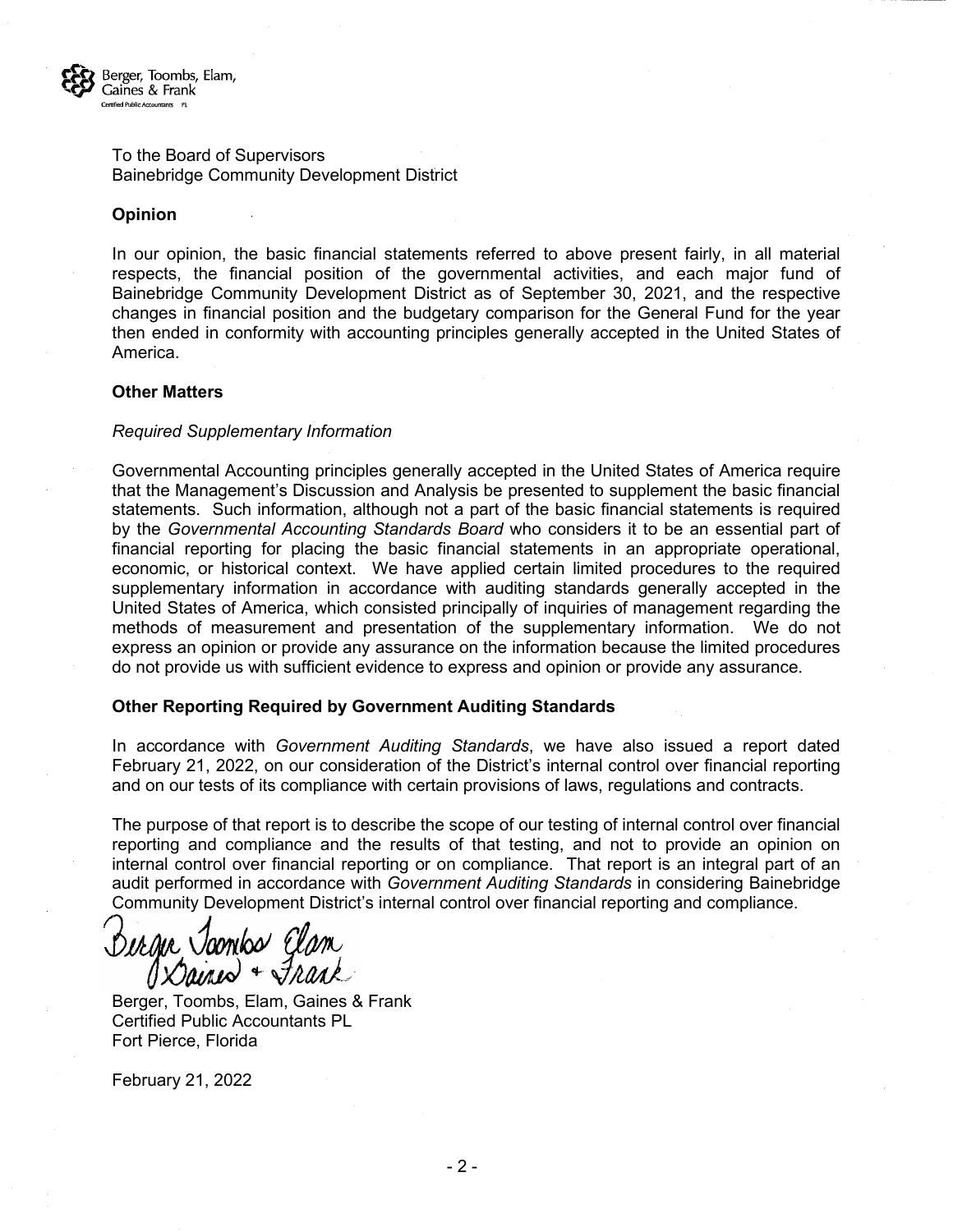Management's discussion and analysis of Bainebridge Community Development District's (the District's financial activities. The analysis provides summary financial information for the District "District") financial performance provides an objective and easily readable analysis of the and should be read in conjunction with the District's financial statements.

# **OVERVIEW OF THE FINANCIAL STATEMENTS**

 *financial statements,* 2) *Fund financial statements,* and 3) *Notes to financial statements.* The position and results of operations. The *Fund financial statements* present financial information for the District's major funds. The *Notes to financial statements* provide additional information The District's basic financial statements comprise three components; 1) *Government-wide Government-wide financial statements* present an overall picture of the District's financial concerning the District's finances.

 **statement of activities**. These statements use accounting methods similar to those used by The *Government-wide financial statements* are the **statement of net position** and the private-sector companies. Emphasis is placed on the net position of governmental activities and the change in net position. Governmental activities are primarily supported by special assessments.

 with the difference between assets and liabilities reported as net position. Net position is reported in three categories: 1) net investment in capital assets, 2) restricted, and 3) The **statement of net position** presents information on all assets and liabilities of the District, unrestricted. Assets, liabilities, and net position are reported for all Governmental activities.

 **The statement of activities** presents information on all revenues and expenses of the District and the change in net position. Expenses are reported by major function and program revenues relating to those functions are reported, providing the net cost of all functions provided by the District. To assist in understanding the District's operations, expenses have been reported as governmental activities. Governmental activities financed by the District include general government, physical environment, and debt service.

 *Fund financial statements* present financial information for governmental funds. These statements provide financial information for the major funds of the District. Governmental fund financial statements provide information on the current assets and liabilities of the funds, changes in current financial resources (revenues and expenditures), and current available resources.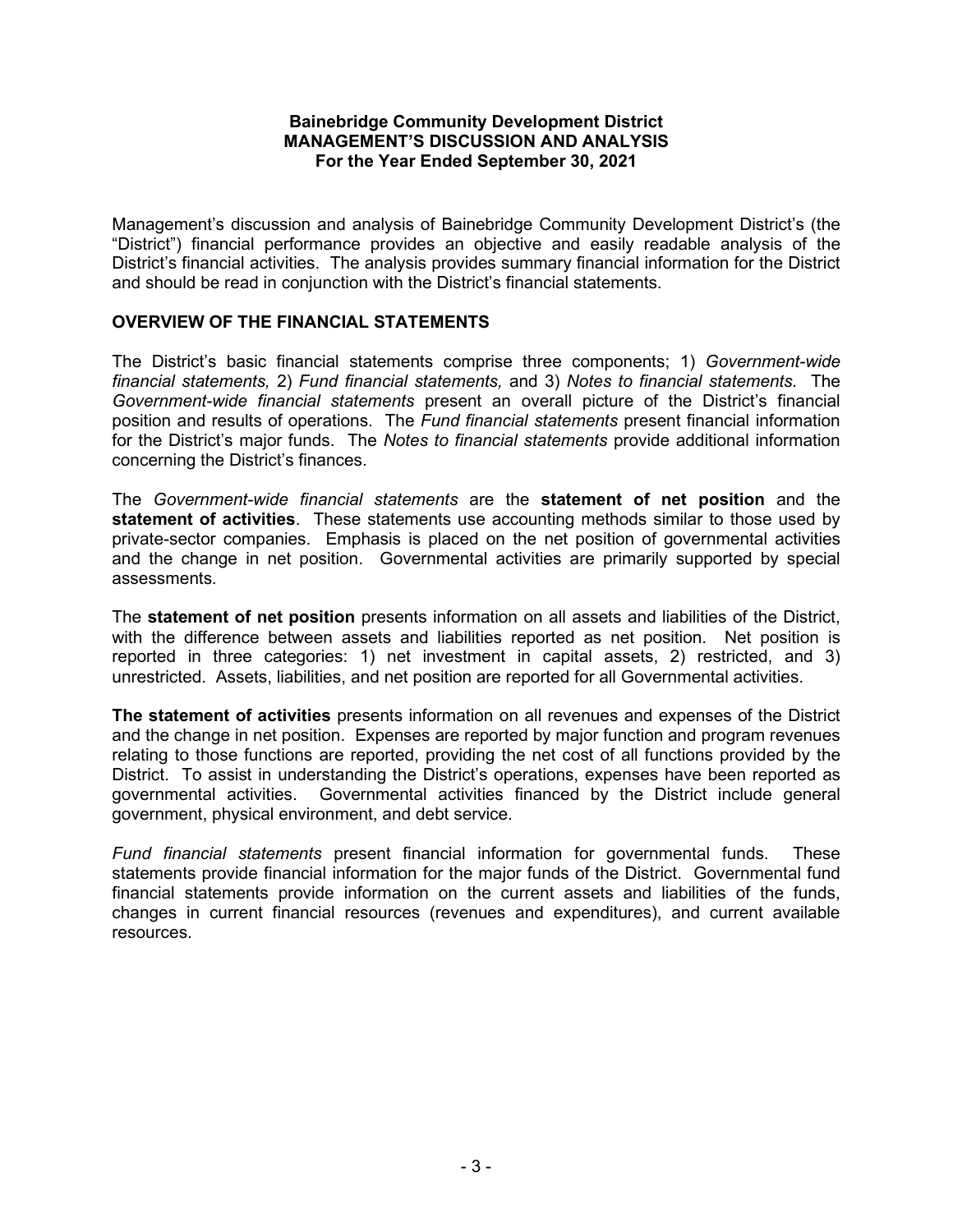# **For the Year Ended September 30, 2021 OVERVIEW OF THE FINANCIAL STATEMENTS (CONTINUED)**

 **expenditures and changes in fund balances** for all governmental funds. A **statement of revenues, expenditures, and changes in fund balances – budget and actual** is provided for the District's General Fund. *Fund financial statements* provide more detailed information about the District's activities. Individual funds are established by the District to track revenues that are restricted to certain uses or to comply with legal requirements. *Fund financial statements* include a **balance sheet** and **a statement of revenues,** 

 for the various activities, or functions, provided by the District. All assets of the District, including capital assets are reported in the **statement of net position**. All liabilities, including principal outstanding on bonds are included. The **statement of activities** includes depreciation *fund financial statements* provide a picture of the major funds of the District. In the case of liabilities, such as general obligation bonds, are not included in the fund financial statements. liabilities, such as general obligation bonds, are not included in the fund financial statements.<br>To provide a link from the *fund financial statements* to the *government-wide financial statements*, reconciliations are provided from the *fund financial statements* to the *government-*The *government-wide financial statements* and the *fund financial statements* provide different pictures of the District. The *government-wide financial statements* provide an overall picture of the District's financial standing. These statements are comparable to private-sector companies and give a good understanding of the District's overall financial health and how the District paid on all long-lived assets of the District, but transactions between the different functions of the District have been eliminated in order to avoid "doubling up" the revenues and expenses. The governmental activities, outlays for long lived assets are reported as expenditures and long-term *wide financial statements.* 

 *Notes to financial statements* provide additional detail concerning the financial activities and financial balances of the District. Additional information about the accounting practices of the District, investments of the District, capital assets and long-term debt are some of the items included in the *notes to financial statements.* 

# **Financial Highlights**

The following are the highlights of financial activity for the year ended September 30, 2021.

- investment in capital assets for the District was \$268,456. Restricted net position was \$251,318 and unrestricted net position was \$904,979. ♦ The District's total assets exceeded total liabilities by \$1,424,753 (net position). Net
- ♦ Revenues from governmental activities totaled \$533,966 and expenses from governmental activities totaled \$607,568.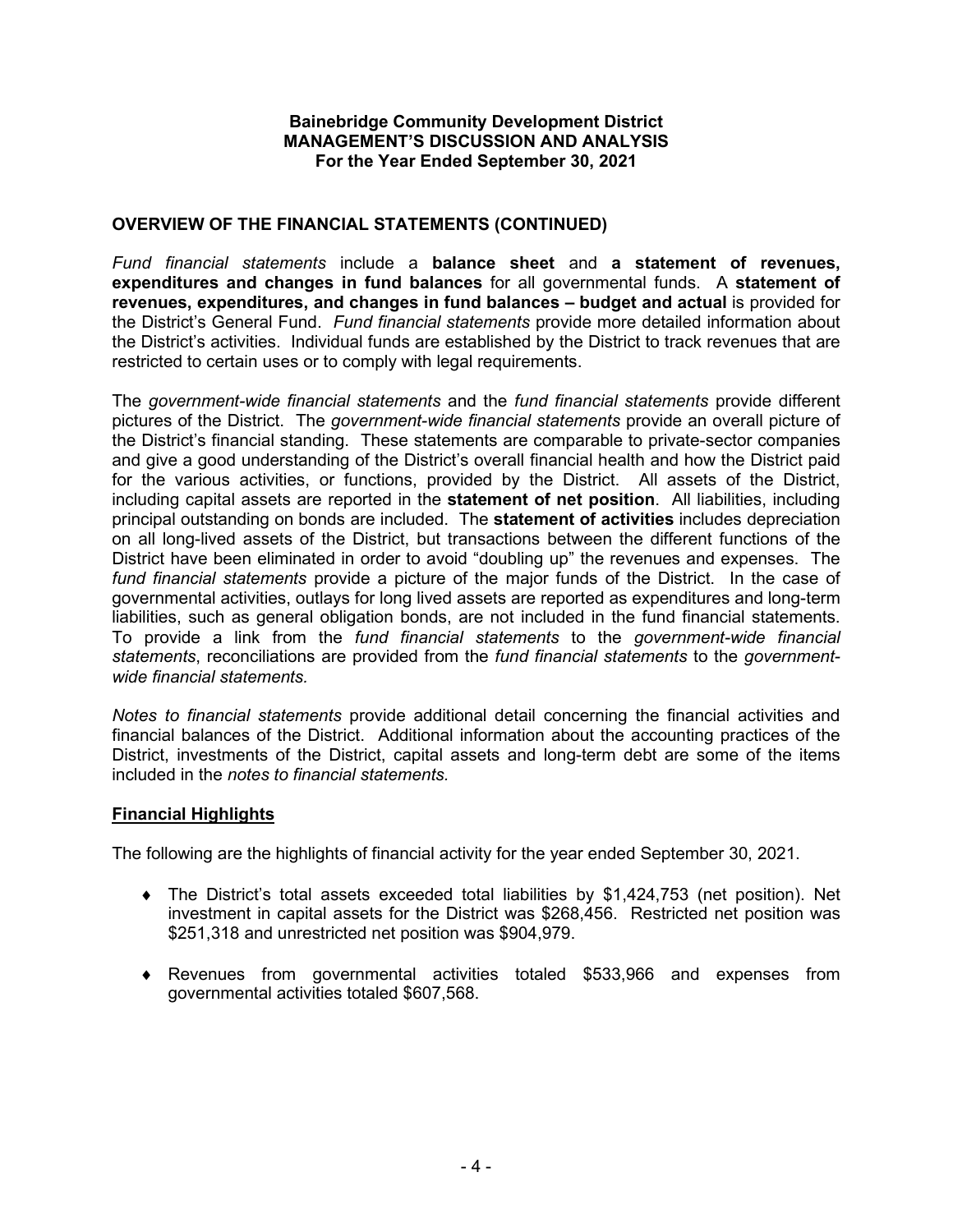# **OVERVIEW OF THE FINANCIAL STATEMENTS (CONTINUED)**

# **Financial Analysis of the District**

 District and is presented by category for comparison purposes. The following schedule provides a summary of the assets, liabilities and net position of the

#### **Net Position**

|                                  | <b>Governmental Activities</b> |           |    |           |  |  |
|----------------------------------|--------------------------------|-----------|----|-----------|--|--|
|                                  |                                | 2021      |    | 2020      |  |  |
| Current assets                   | \$                             | 917,595   | \$ | 843,338   |  |  |
| Restricted assets                |                                | 404,186   |    | 397,936   |  |  |
| Capital assets                   |                                | 1,812,922 |    | 2,042,030 |  |  |
| Total Assets                     |                                | 3,134,703 |    | 3,283,304 |  |  |
| <b>Current liabilities</b>       |                                | 111,001   |    | 127,030   |  |  |
| Non-current liabilities          |                                | 1,598,949 |    | 1,657,919 |  |  |
| <b>Total Liabilities</b>         |                                | 1,709,950 |    | 1,784,949 |  |  |
| <b>Net Position</b>              |                                |           |    |           |  |  |
| Net investment in capital assets |                                | 268,456   |    | 1,177,600 |  |  |
| Restricted                       |                                | 251,318   |    | 235,676   |  |  |
| Unrestricted                     |                                | 904,979   |    | 85,079    |  |  |
| Total Net Position               | \$                             | 1,424,753 | \$ | 1,498,355 |  |  |

The increase in current assets is related to revenues exceeding expenditures at the fund level in the current year.

The reduction in capital assets is mainly related to depreciation.

The reduction in current liabilities is related to the decrease in accounts and accrued expenses in the current year.

The reduction in non-current liabilities is related to the current year principal payment.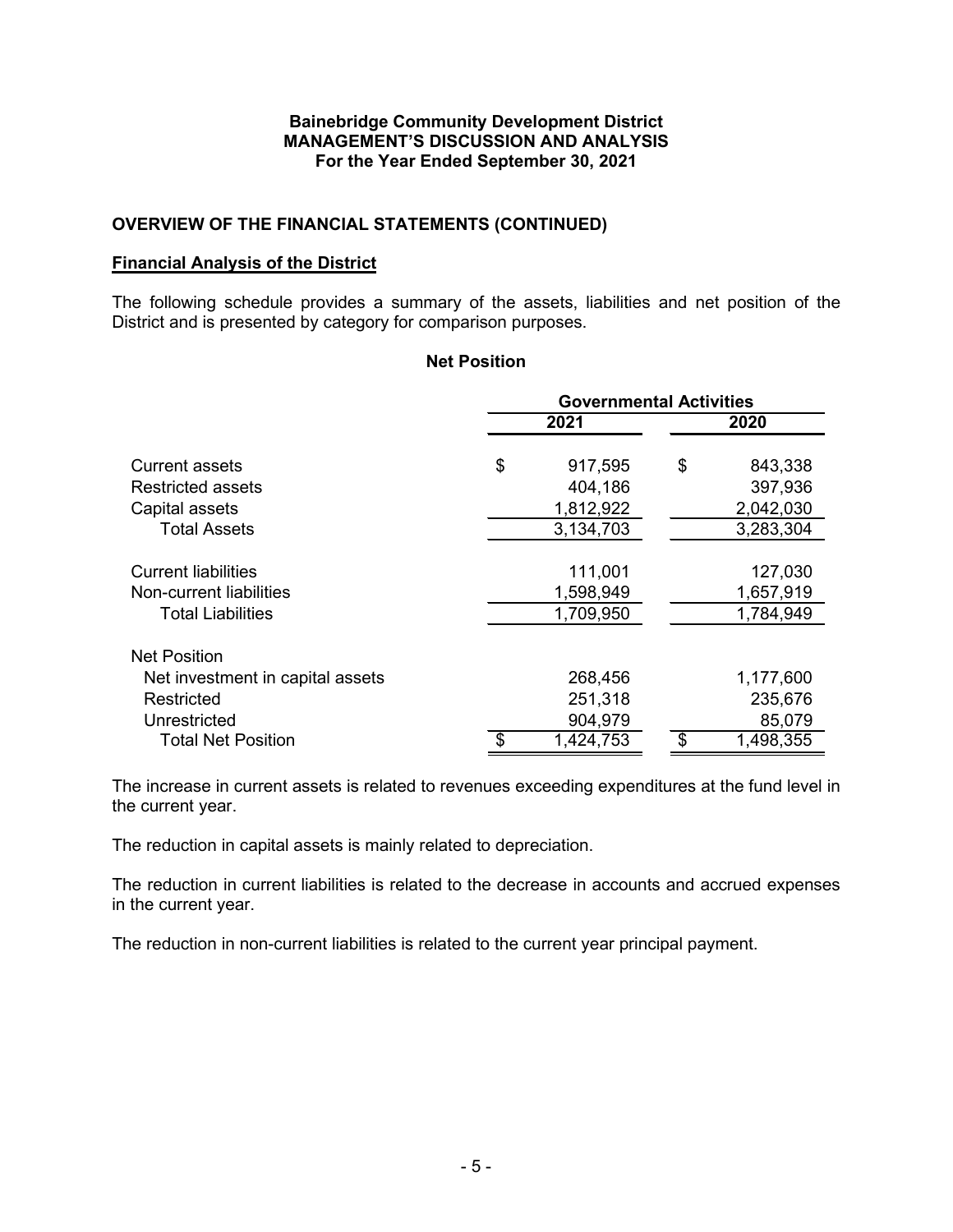# **For the Year Ended September 30, 2021 OVERVIEW OF THE FINANCIAL STATEMENTS (CONTINUED)**

# **Financial Analysis of the District (Continued)**

 The following schedule provides a summary of the changes in net position of the District and is presented by category for comparison purposes.

### **Change In Net Position**

|                                  | <b>Governmental Activities</b> |           |         |            |  |  |
|----------------------------------|--------------------------------|-----------|---------|------------|--|--|
|                                  |                                | 2021      |         | 2020       |  |  |
| <b>Program Revenues</b>          |                                |           |         |            |  |  |
| Charges for services             | \$                             | 529,539   | \$      | 529,656    |  |  |
| <b>General Revenues</b>          |                                |           |         |            |  |  |
| <b>Miscellaneous</b>             |                                | 4,211     |         | 199        |  |  |
| Investment earnings              |                                | 216       |         | 8,533      |  |  |
| <b>Total Revenues</b>            |                                | 533,966   | 538,388 |            |  |  |
| <b>Expenses</b>                  |                                |           |         |            |  |  |
| General government               |                                | 110,263   |         | 122,955    |  |  |
| Physical environment             |                                | 402,226   |         | 469,039    |  |  |
| Interest and other charges       |                                | 95,079    |         | 98,404     |  |  |
| <b>Total Expenses</b>            |                                | 607,568   |         | 690,398    |  |  |
| Change in Net Position           |                                | (73,602)  |         | (152, 010) |  |  |
| Net Position - Beginning of Year |                                | 1,498,355 |         | 1,650,365  |  |  |
| Net Position - End of Year       |                                | 1,424,753 | \$      | 1,498,355  |  |  |

 The decrease in general government expenses is related to the decrease in web-hosting and legal expenses in the current year.

The decrease in physical environment is related to the decrease in contingency and amenity maintenance expenses in the current year.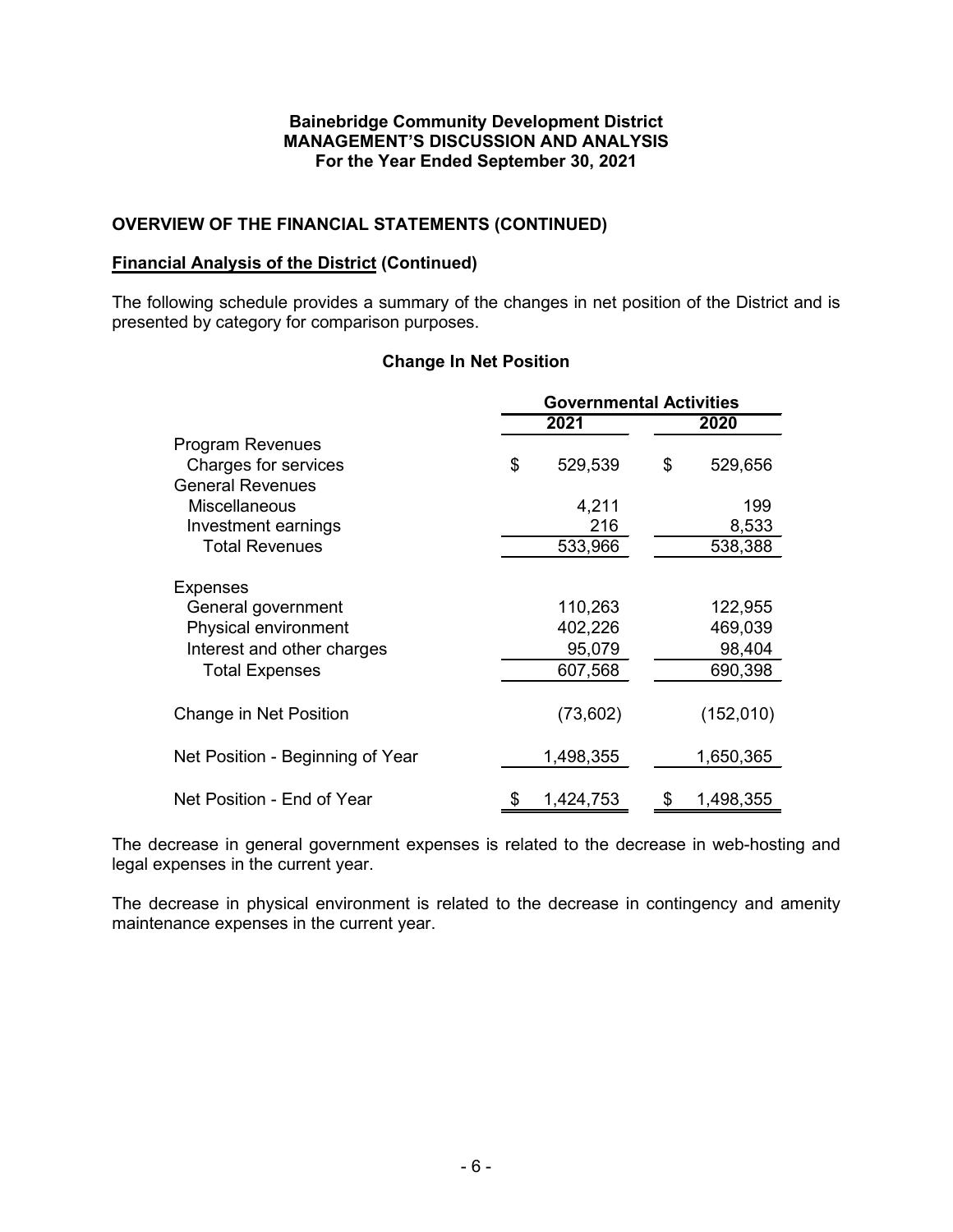# **OVERVIEW OF THE FINANCIAL STATEMENTS (CONTINUED)**

# **Capital Assets Activity**

 2021 and 2020: The following schedule provides a summary of the District's capital assets as of September 30,

|                                               | <b>Governmental Activities</b> |             |  |  |  |
|-----------------------------------------------|--------------------------------|-------------|--|--|--|
|                                               | 2021                           | 2020        |  |  |  |
| Construction in progress                      | \$                             | 7,860<br>\$ |  |  |  |
| Infrastructure                                | 3,207,578                      | 3,207,578   |  |  |  |
| Improvements other than buildings             | 1,751,197                      | 1,751,197   |  |  |  |
| Equipment                                     | 91,009                         | 75,289      |  |  |  |
| Less: accumulated depreciation                | (3, 236, 862)                  | (2,999,894) |  |  |  |
|                                               |                                |             |  |  |  |
| <b>Governmental Activities Capital Assets</b> | 1,812,922                      | 2,042,030   |  |  |  |

 During the year depreciation was \$238,968, \$15,720 was added to equipment and \$7,860 was transferred from construction in progress.

# **General Fund Budgetary Highlights**

 The budgeted expenditures exceeded actual expenditures in the current year because miscellaneous contingency and legal expenditures were less than anticipated.

There were no budget amendments in the current year.

#### **Debt Management**

Governmental Activities debt includes the following:

 $\bullet$ • In May 2007, the District issued \$8,240,000 Series 2007 Special Assessment Bonds. These bonds were issued to finance the cost of the construction, installation, and equipping of a portion of the Capital Improvement Program (the "2007 Project"). As of September 30, 2021, the balance outstanding was \$1,675,000.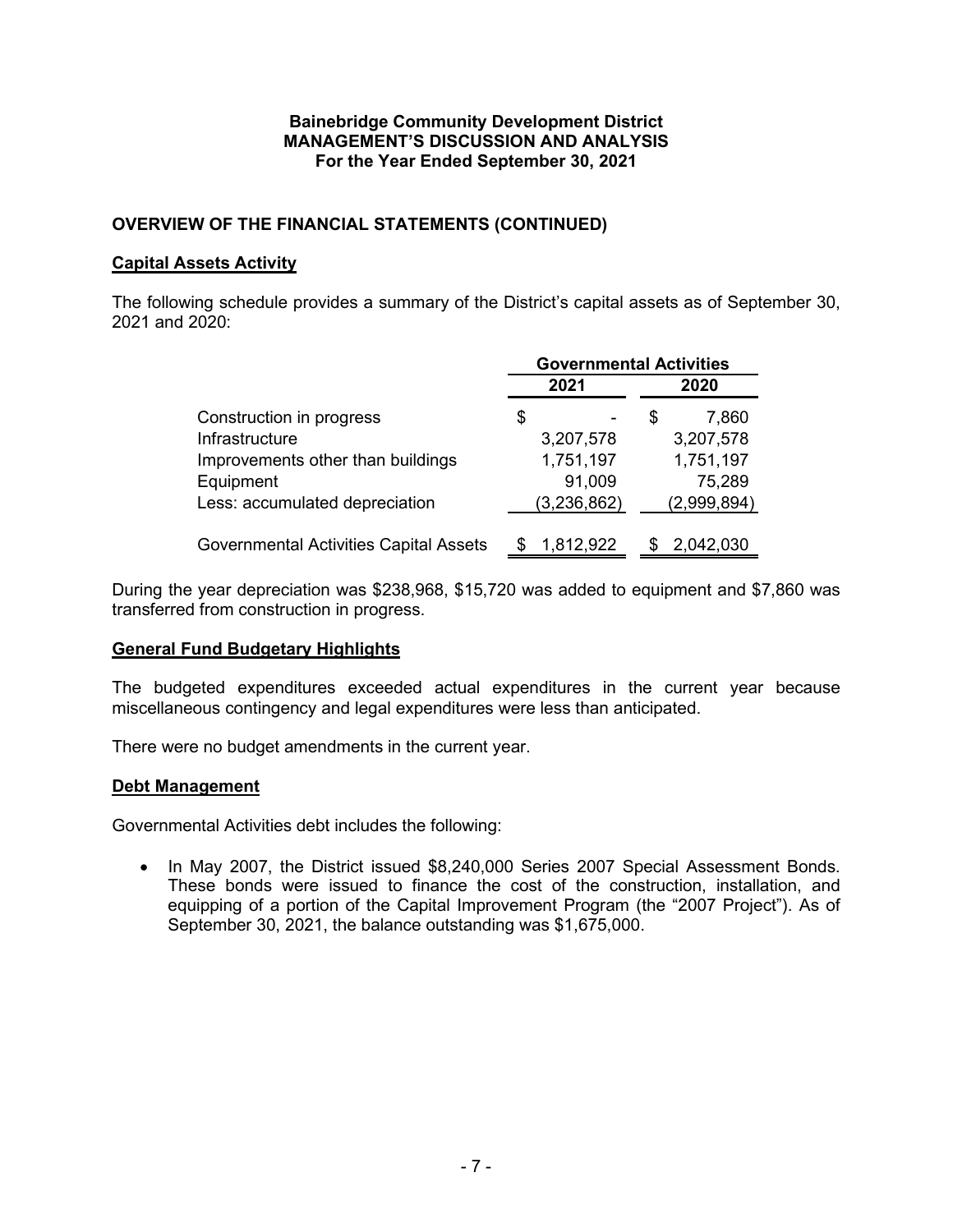# **OVERVIEW OF THE FINANCIAL STATEMENTS (CONTINUED)**

# **Economic Factors and Next Year's Budget**

 Bainebridge Community Development District does not expect any economic factors to have any significant effect on the financial position or results of operations of the District in fiscal year 2022.

### **Request for Information**

 The financial report is designed to provide a general overview of Bainebridge Community Development District's finances for all those with an interest. Questions concerning any of the the Bainebridge Community Development District's Finance Department at 3434 Colwell Avenue, Suite 200, Tampa, Florida 33614. information provided in this report or requests for additional information should be addressed to Avenue, Suite 200, Tampa, Florida 33614. - 8 -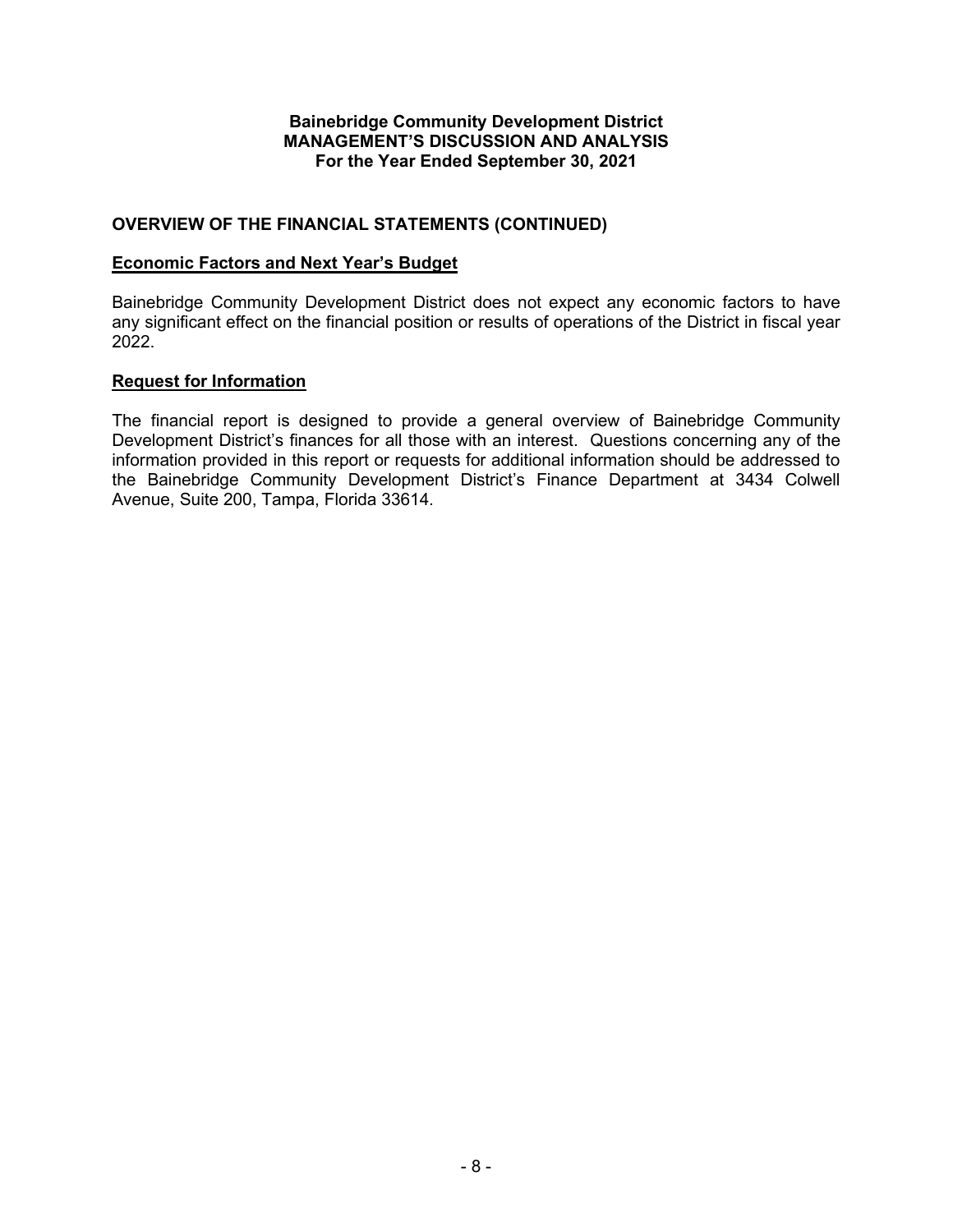# **Bainebridge Community Development District STATEMENT OF NET POSITION September 30, 2021**

|                                       | <b>Governmental</b><br><b>Activities</b> |  |  |
|---------------------------------------|------------------------------------------|--|--|
| <b>ASSETS</b>                         |                                          |  |  |
| <b>Current Assets</b>                 |                                          |  |  |
| Cash                                  | \$<br>893,560                            |  |  |
| Prepaid expenses                      | 19,835                                   |  |  |
| Deposits                              | 4,200                                    |  |  |
| <b>Total Current Assets</b>           | 917,595                                  |  |  |
| <b>Non-Current Assets</b>             |                                          |  |  |
| <b>Restricted Assets</b>              |                                          |  |  |
| Investments                           | 404,186                                  |  |  |
| Capital Assets, Being Depreciated     |                                          |  |  |
| Infrastructure                        | 3,207,578                                |  |  |
| Improvements other than buildings     | 1,751,197                                |  |  |
| Equipment                             | 91,009                                   |  |  |
| Less: accumulated depreciation        | (3, 236, 862)                            |  |  |
| <b>Total Non-Current Assets</b>       | 2,217,108                                |  |  |
| <b>Total Assets</b>                   | 3,134,703                                |  |  |
| <b>LIABILITIES</b>                    |                                          |  |  |
| <b>Current Liabilities</b>            |                                          |  |  |
| Accounts payable and accrued expenses | 12,416                                   |  |  |
| Deposits payable                      | 200                                      |  |  |
| Bonds payable                         | 60,000                                   |  |  |
| Accrued interest                      | 38,385                                   |  |  |
| <b>Total Current Liabilities</b>      | 111,001                                  |  |  |
| <b>Non-Current Liabilities</b>        |                                          |  |  |
| Bonds payable                         | 1,598,949                                |  |  |
| <b>Total Liabilities</b>              | 1,709,950                                |  |  |
| <b>NET POSITION</b>                   |                                          |  |  |
| Net investment in capital assets      | 268,456                                  |  |  |
| Restricted for debt service           | 247,108                                  |  |  |
| Restricted for capital projects       | 4,210                                    |  |  |
| Unrestricted                          | 904,979                                  |  |  |
| <b>Total Net Position</b>             | \$<br>1,424,753                          |  |  |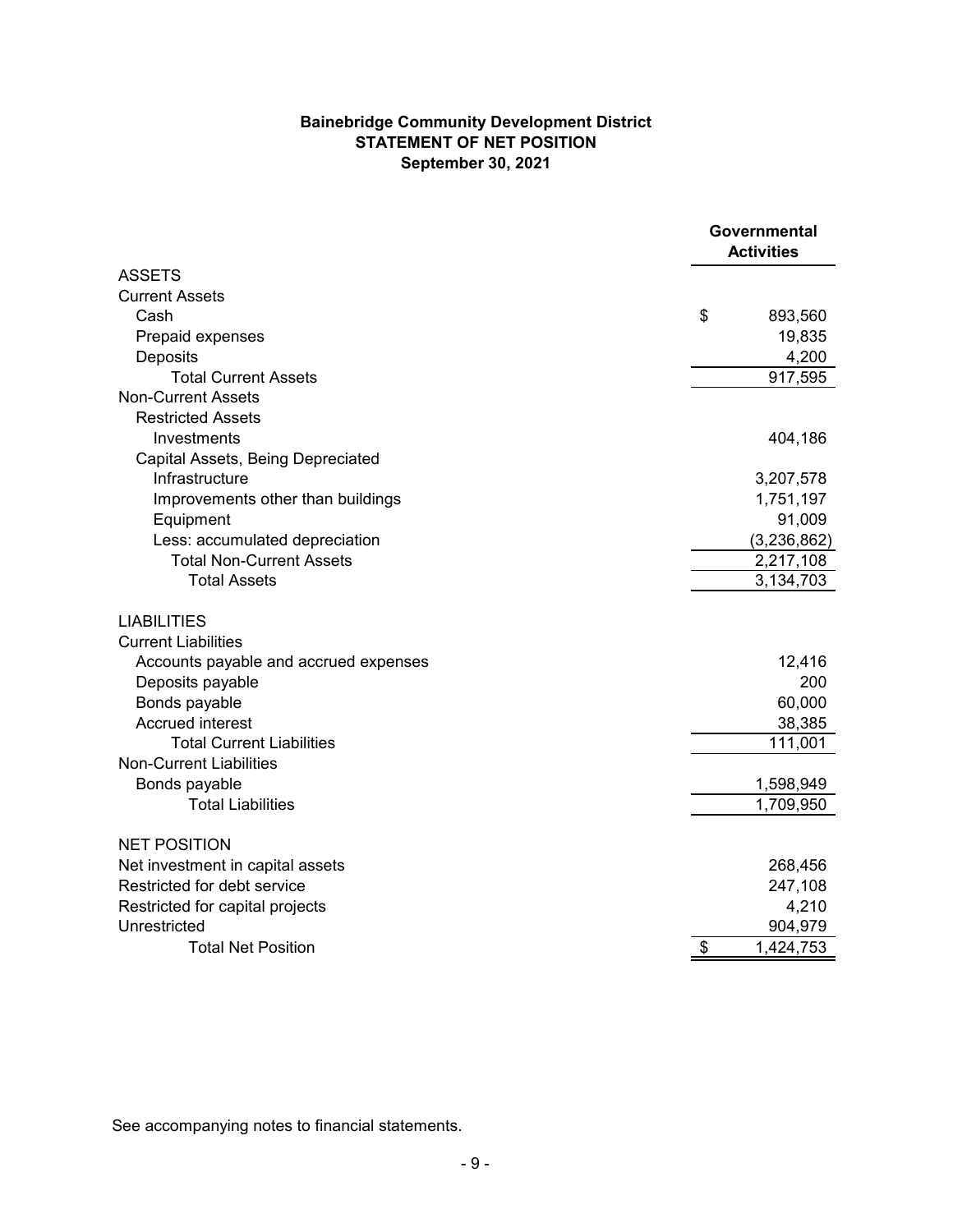# **Bainebridge Community Development District STATEMENT OF ACTIVITIES For the Year Ended September 30, 2021**

| <b>Functions/Programs</b>            |                                  | <b>Expenses</b>                |    | Program<br><b>Revenues</b><br><b>Charges for</b><br><b>Services</b> |    | <b>Net (Expenses)</b><br><b>Revenues and</b><br><b>Changes in</b><br><b>Net Position</b><br>Governmental<br><b>Activities</b> |
|--------------------------------------|----------------------------------|--------------------------------|----|---------------------------------------------------------------------|----|-------------------------------------------------------------------------------------------------------------------------------|
| <b>Governmental Activities</b>       |                                  |                                |    |                                                                     |    |                                                                                                                               |
| General government                   | \$                               | (110, 263)                     | \$ | 147,258                                                             | \$ | 36,995                                                                                                                        |
| Physical environment                 |                                  | (402, 226)                     |    | 220,704                                                             |    | (181, 522)                                                                                                                    |
| Interest and other charges           |                                  | (95,079)                       |    | 161,577                                                             |    | 66,498                                                                                                                        |
| <b>Total Governmental Activities</b> | \$                               | (607, 568)                     | \$ | 529,539                                                             |    | (78, 029)                                                                                                                     |
|                                      |                                  | <b>General Revenues</b>        |    |                                                                     |    |                                                                                                                               |
|                                      | Investment income                |                                |    |                                                                     |    | 216                                                                                                                           |
|                                      |                                  | Miscellaneous revenues         |    |                                                                     |    | 4,211                                                                                                                         |
|                                      | <b>Total General Revenues</b>    |                                |    |                                                                     |    | 4,427                                                                                                                         |
|                                      |                                  | <b>Changes in Net Position</b> |    |                                                                     |    | (73, 602)                                                                                                                     |
|                                      | Net Position - Beginning of Year |                                |    |                                                                     |    | 1,498,355                                                                                                                     |
|                                      |                                  | Net Position - End of Year     |    |                                                                     | \$ | 1,424,753                                                                                                                     |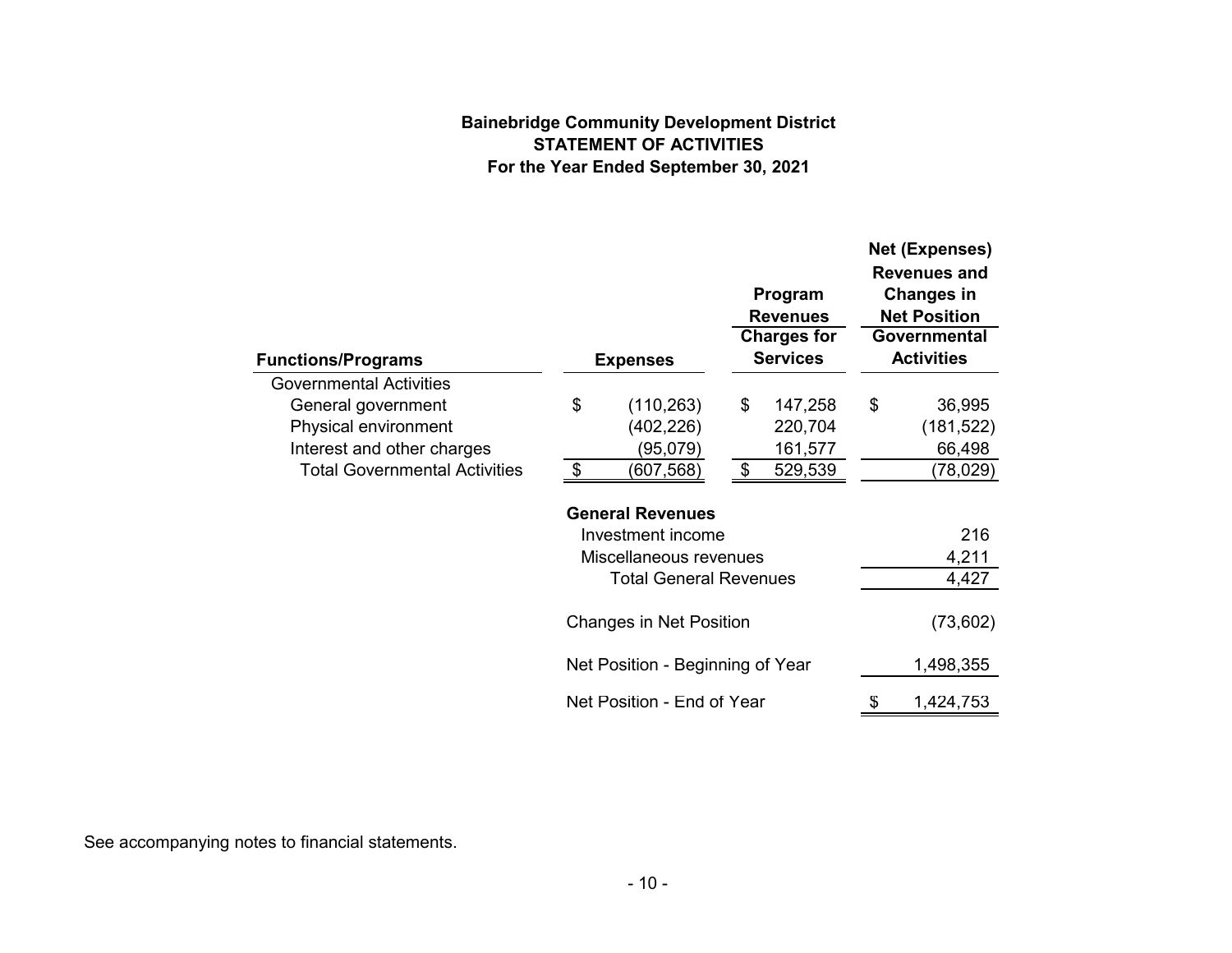# **Bainebridge Community Development District BALANCE SHEET - GOVERNMENTAL FUNDS September 30, 2021**

|                                                            |               |               |             | Total           |
|------------------------------------------------------------|---------------|---------------|-------------|-----------------|
|                                                            |               | Debt          | Capital     | Governmental    |
|                                                            | General       | Service       | Projects    | Funds           |
| <b>ASSETS</b>                                              |               |               |             |                 |
| Cash                                                       | \$<br>893,560 | \$            | \$          | \$<br>893,560   |
| Prepaid expenses                                           | 19,835        |               |             | 19,835          |
| Deposits                                                   | 4,200         |               |             | 4,200           |
| <b>Restricted assets</b>                                   |               |               |             |                 |
| Investments, at fair value                                 |               | 399,976       | 4,210       | 404,186         |
| <b>Total Assets</b>                                        | \$<br>917,595 | \$<br>399,976 | \$<br>4,210 | \$<br>1,321,781 |
| <b>LIABILITIES AND FUND BALANCES</b><br><b>LIABILITIES</b> |               |               |             |                 |
| Accounts payable and accrued expenses                      | \$<br>12,416  | \$            | \$          | \$<br>12,416    |
| Deposits payable                                           | 200           |               |             | 200             |
| <b>Total Liabilities</b>                                   | 12,616        |               |             | 12,616          |
| <b>FUND BALANCES</b>                                       |               |               |             |                 |
| Nonspendable - prepaid expenses/deposits<br>Restricted:    | 24,035        |               |             | 24,035          |
| Debt service                                               |               | 399,976       |             | 399,976         |
| Capital projects                                           |               |               | 4,210       | 4,210           |
| Assigned capital reserve                                   | 149,455       |               |             | 149,455         |
| Unassigned                                                 | 731,489       |               |             | 731,489         |
| <b>Total Fund Balances</b>                                 | 904,979       | 399,976       | 4,210       | 1,309,165       |
| <b>Total Liabilities and Fund Balances</b>                 | \$<br>917,595 | \$<br>399,976 | \$<br>4,210 | \$<br>1,321,781 |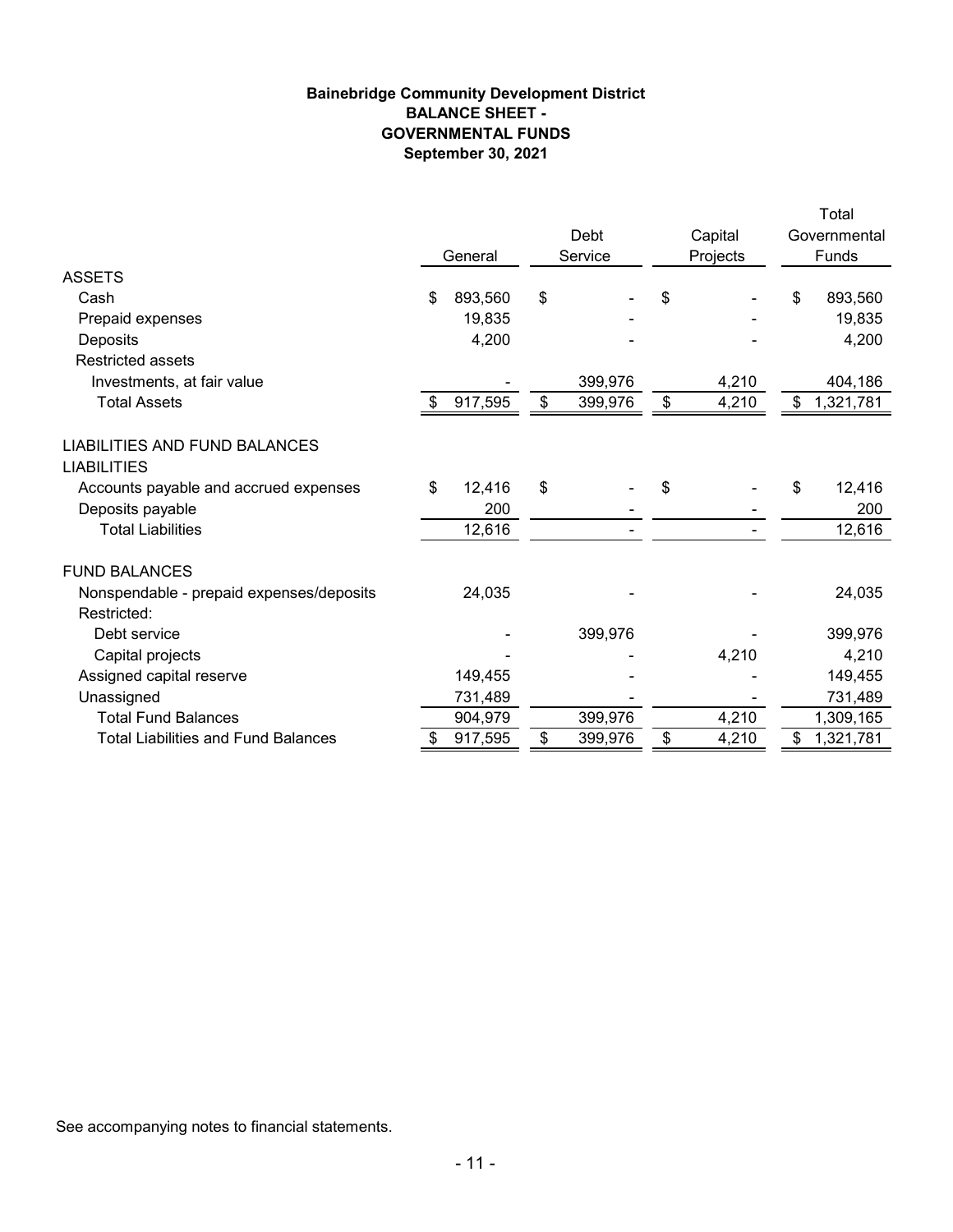# **Bainebridge Community Development District RECONCILIATION OF TOTAL GOVERNMENTAL FUND BALANCES TO NET POSITION OF GOVERNMENTAL ACTIVITIES September 30, 2021**

| <b>Total Governmental Fund Balances</b>                                                                                                                                                                                                                                                                | S | 1,309,165   |
|--------------------------------------------------------------------------------------------------------------------------------------------------------------------------------------------------------------------------------------------------------------------------------------------------------|---|-------------|
| Amounts reported for governmental activities in the Statement of Net Position<br>are different because:                                                                                                                                                                                                |   |             |
| Capital assets, infrastructure, \$3,207,578, improvements other than<br>buildings, \$1,751,197, and equipment, \$91,009, net of accumulated<br>depreciation, \$(3,236,862), used in governmental activities are not current<br>financial resources, and therefore, are not reported at the fund level. |   | 1,812,922   |
| Long-term liabilities, bonds payable, \$(1,675,000), net of bond discounts, net,<br>\$(16,051), are not due and payable in the current period, and therefore, are not<br>reported at the fund level.                                                                                                   |   | (1,658,949) |
| Accrued interest expense for long-term debt is not a current financial use, and<br>therefore, is not reported at the fund level.                                                                                                                                                                       |   | (38, 385)   |
| Net Position of Governmental Activities                                                                                                                                                                                                                                                                |   | 1,424,753   |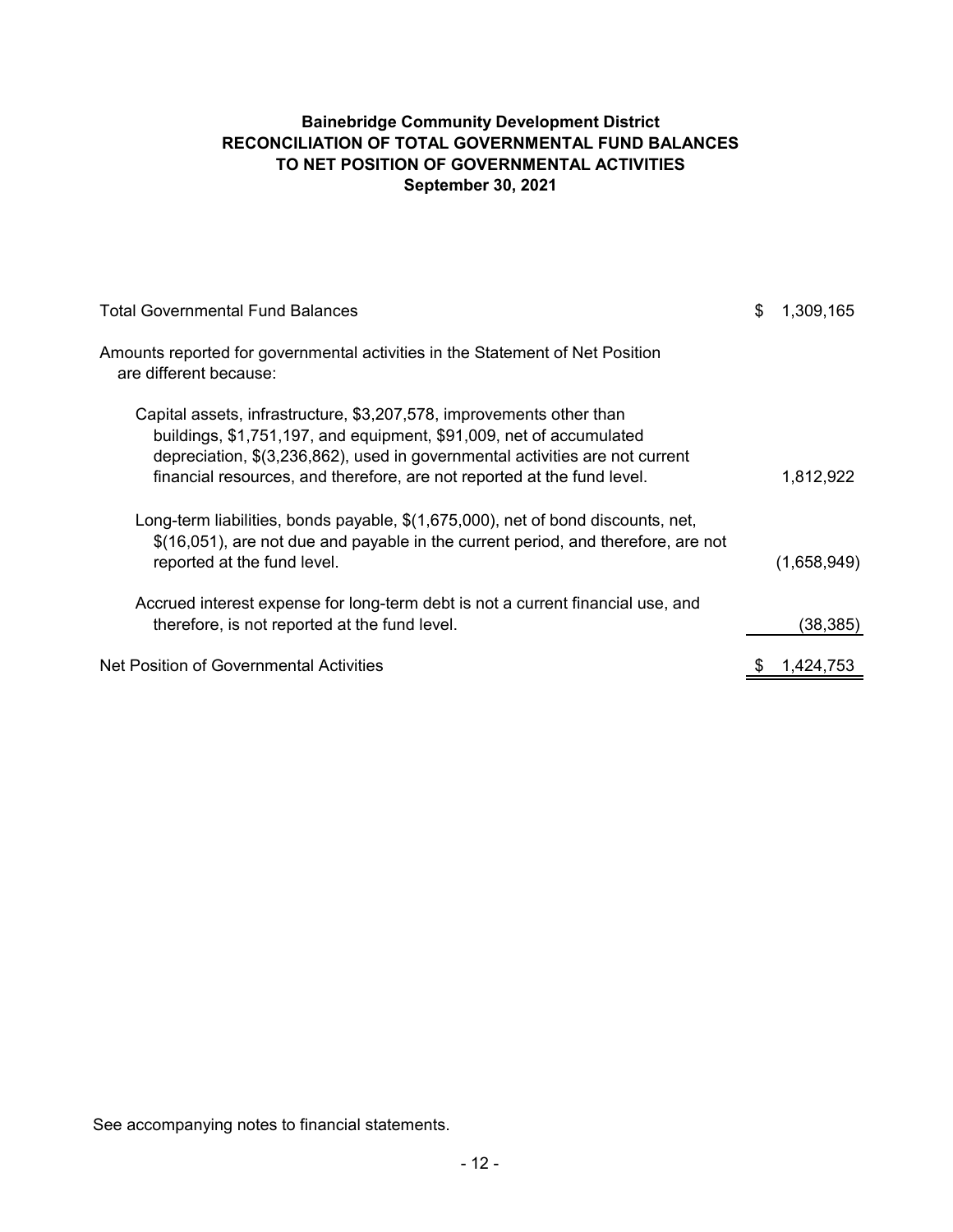# **Bainebridge Community Development District STATEMENT OF REVENUES, EXPENDITURES AND CHANGES IN FUND BALANCES - GOVERNMENTAL FUNDS For the Year Ended September 30, 2021**

|                                   |               |               |         |          |              | <b>Totals</b> |
|-----------------------------------|---------------|---------------|---------|----------|--------------|---------------|
|                                   |               | Debt          | Capital |          | Governmental |               |
|                                   | General       | Service       |         | Projects |              | Funds         |
| Revenues                          |               |               |         |          |              |               |
| Special assessments               | \$<br>367,962 | \$<br>161,577 | \$      |          | \$           | 529,539       |
| Investment income                 | 118           | 97            |         |          |              | 216           |
| Miscellaneous revenues            | 4,211         |               |         |          |              | 4,211         |
|                                   |               |               |         |          |              |               |
| <b>Total Revenues</b>             | 372,291       | 161,674       |         |          |              | 533,966       |
| <b>Expenditures</b>               |               |               |         |          |              |               |
| Current                           |               |               |         |          |              |               |
| General government                | 110,263       |               |         |          |              | 110,263       |
| Physical environment              | 165,258       |               |         |          |              | 165,258       |
| Capital outlay                    | 7,860         |               |         |          |              | 7,860         |
| Debt service                      |               |               |         |          |              |               |
| Principal                         |               | 60,000        |         |          |              | 60,000        |
| Interest                          |               | 95,425        |         |          |              | 95,425        |
|                                   |               |               |         |          |              |               |
| <b>Total Expenditures</b>         | 283,381       | 155,425       |         |          |              | 438,806       |
|                                   |               |               |         |          |              |               |
| Net Change in Fund Balances       | 88,910        | 6,249         |         | 1        |              | 95,160        |
| Fund Balances - Beginning of Year | 816,069       | 393,727       |         | 4,209    |              | 1,214,005     |
| Fund Balances - End of Year       | \$<br>904,979 | \$<br>399,976 | \$      | 4,210    | \$           | 1,309,165     |
|                                   |               |               |         |          |              |               |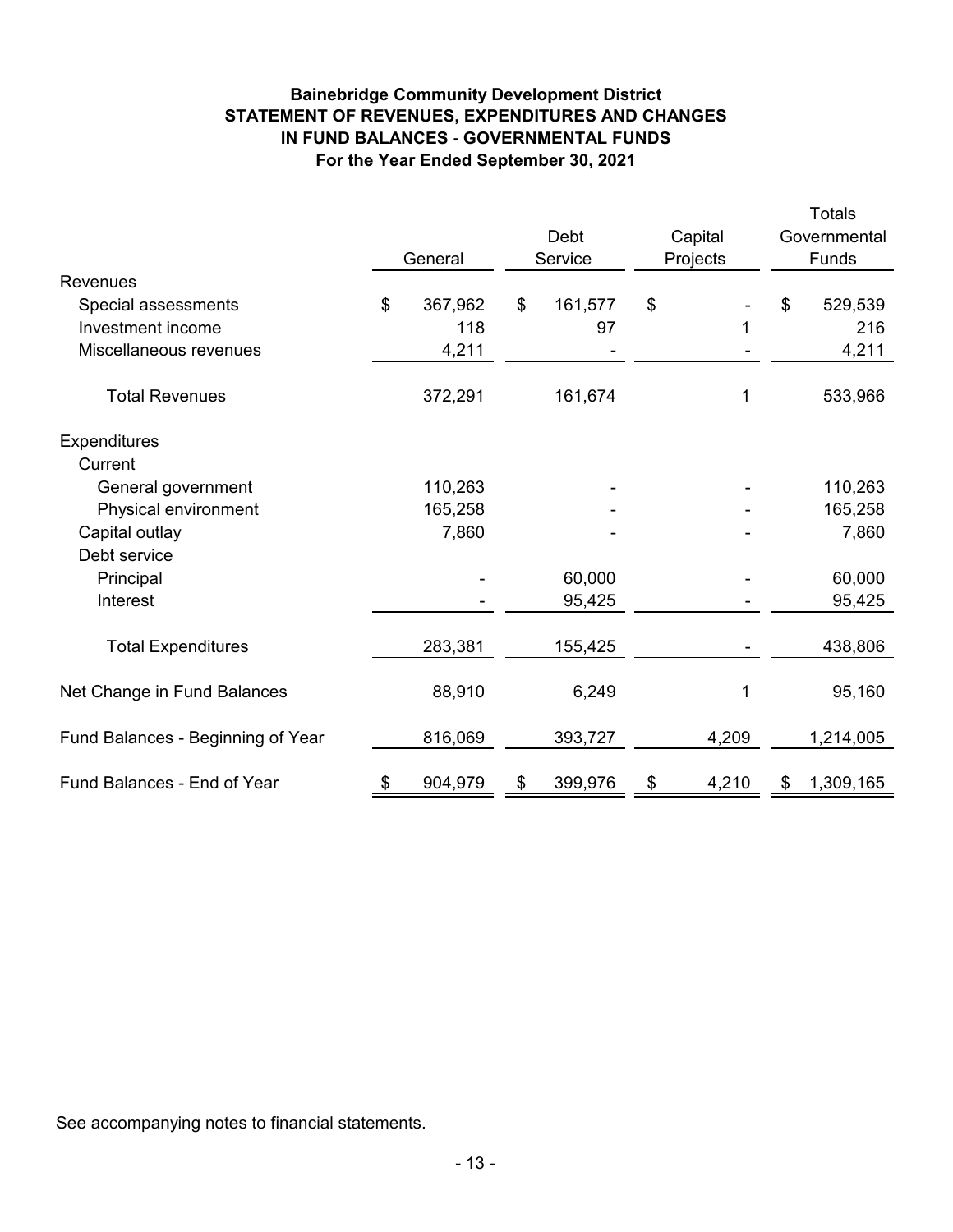# **Bainebridge Community Development District RECONCILIATION OF THE STATEMENT OF REVENUES, EXPENDITURES AND CHANGES IN FUND BALANCES OF GOVERNMENTAL FUNDS TO THE STATEMENT OF ACTIVITIES For the Year Ended September 30, 2021**

| Net Change in Fund Balances - Total Governmental Funds                                                                                                                                                                                                           | \$<br>95,160 |
|------------------------------------------------------------------------------------------------------------------------------------------------------------------------------------------------------------------------------------------------------------------|--------------|
| Amounts reported for governmental activities in the Statement of Activities are<br>different because:                                                                                                                                                            |              |
| Governmental funds report capital outlays as expenditures. However, in the<br>Statement of Activities, the cost of those assets is allocated over their<br>estimated useful lives as depreciation. This is the amount that depreciation,                         |              |
| \$(236,968), exceeded capital outlay, \$7,860 in the current period.                                                                                                                                                                                             | (229, 108)   |
| Repayments of bond principal and capital leases are expenditures at the<br>fund level, but the repayment reduces long-term liabilities in the<br><b>Statement of Net Position.</b>                                                                               | 60,000       |
| Bond discount is recognized as an other financing use in the year long-term debt<br>is issued at the fund level, however at the government-wide level it is recognized<br>as a contra-liability and amortized as interest over the life of the debt. This is the |              |
| current year interest.                                                                                                                                                                                                                                           | (1,030)      |
| At the government-wide level, interest is accrued on outstanding bonds;<br>whereas at the fund level, interest expenditures are reported when due.                                                                                                               |              |
| This is the change in accrued interest in the current period.                                                                                                                                                                                                    | 1,376        |
| Change in Net Position of Governmental Activities                                                                                                                                                                                                                | (73, 602)    |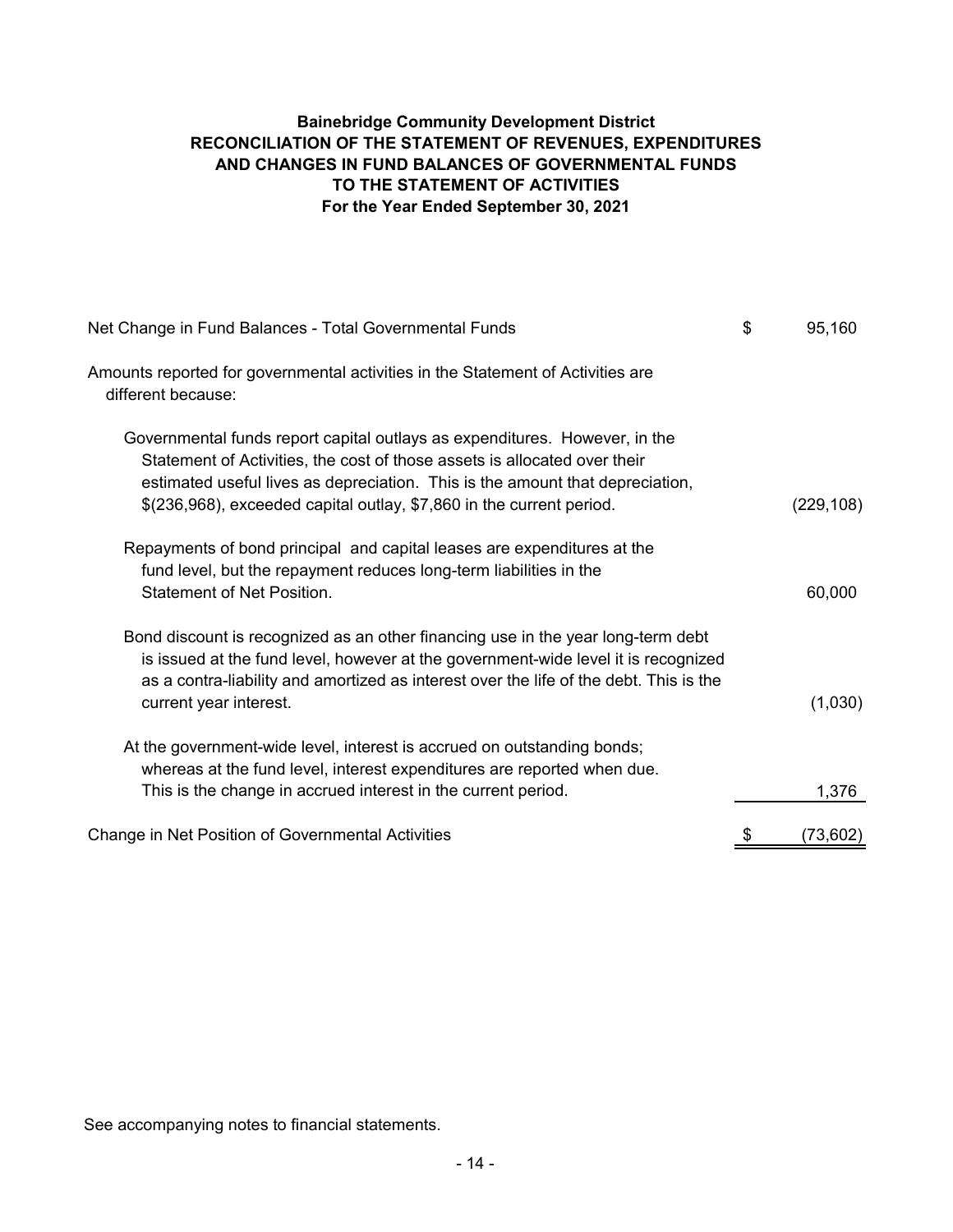# **Bainebridge Community Development District STATEMENT OF REVENUES, EXPENDITURES AND CHANGES IN FUND BALANCES - BUDGET AND ACTUAL - GENERAL FUND For the Year Ended September 30, 2021**

|                                   |    | Original<br><b>Budget</b> | <b>Final</b><br><b>Budget</b> | <b>Actual</b> | <b>Variance with</b><br><b>Final Budget</b><br><b>Positive</b><br>(Negative) |
|-----------------------------------|----|---------------------------|-------------------------------|---------------|------------------------------------------------------------------------------|
| Revenues                          |    |                           |                               |               |                                                                              |
| Special assessments               | \$ | 367,145                   | \$<br>367,145                 | \$<br>367,962 | \$<br>817                                                                    |
| Investment income                 |    |                           |                               | 118           | 118                                                                          |
| Miscellaneous revenues            |    |                           |                               | 4,211         | 4,211                                                                        |
| <b>Total Revenues</b>             |    | 367,145                   | 367,145                       | 372,291       | 5,146                                                                        |
| <b>Expenditures</b>               |    |                           |                               |               |                                                                              |
| Current                           |    |                           |                               |               |                                                                              |
| General government                |    | 126,710                   | 126,710                       | 110,263       | 16,447                                                                       |
| Physical environment              |    | 228,435                   | 228,435                       | 165,258       | 63,177                                                                       |
| Capital outlay                    |    | 12,000                    | 12,000                        | 7,860         | 4,140                                                                        |
| <b>Total Expenditures</b>         |    | 367,145                   | 367,145                       | 283,381       | 83,764                                                                       |
| Net Change in Fund Balances       |    |                           |                               | 88,910        | 88,910                                                                       |
| Fund Balances - Beginning of Year |    |                           |                               | 816,069       | 816,069                                                                      |
| Fund Balances - End of Year       | S  |                           |                               | 904,979       | \$<br>904,979                                                                |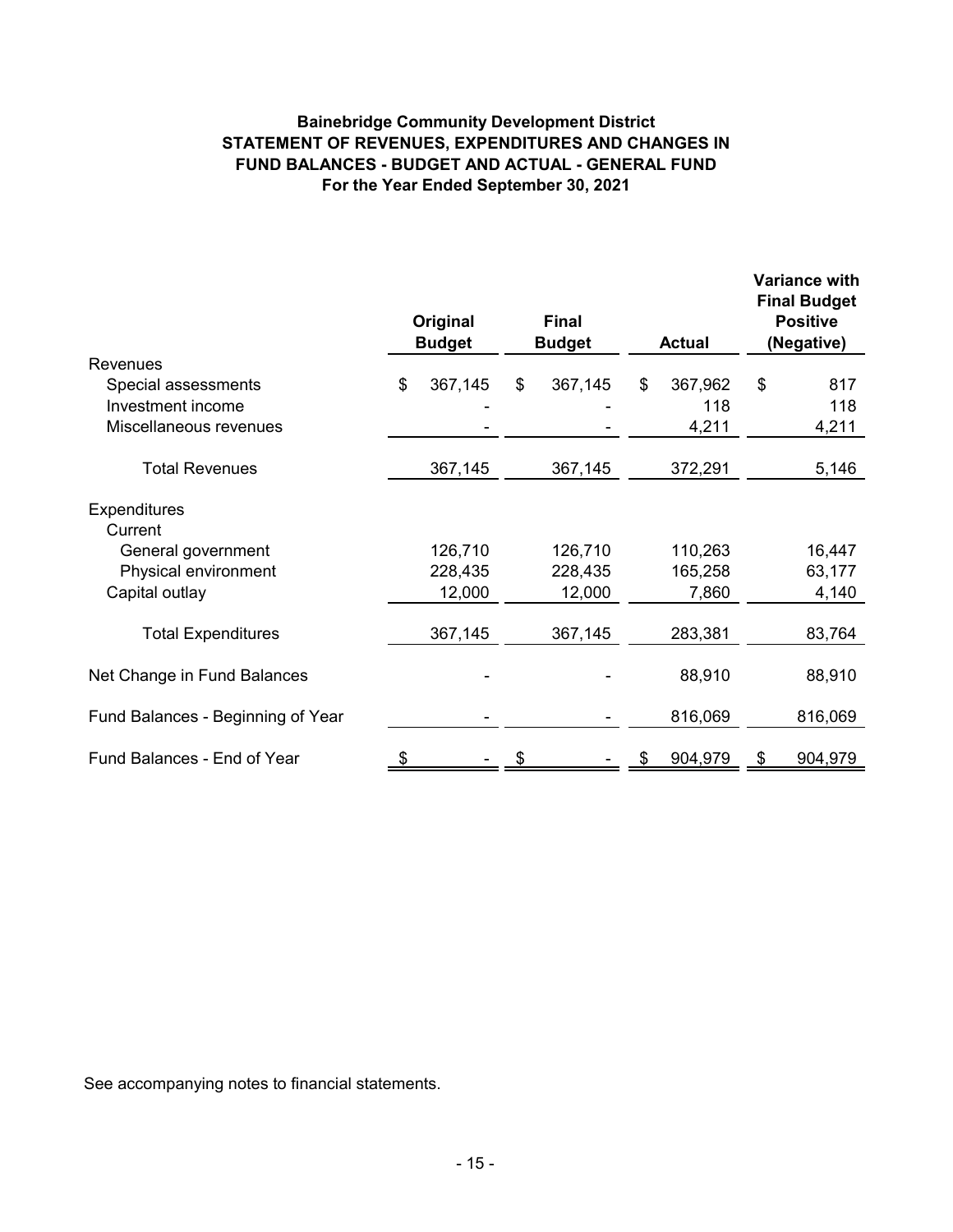# **NOTE A – SUMMARY OF SIGNIFICANT ACCOUNTING POLICIES**

 The financial statements of the District have been prepared in conformity with generally accepted accounting principles (GAAP) as applied to governmental units. The Governmental Accounting Standards Board (GASB) is the accepted standard-setting body for establishing governmental accounting and financial reporting principles. The District's more significant accounting policies are described below.

# **1. Reporting Entity**

 Development District Act of 1980, Chapter 190, Florida Statutes, as amended (the "Act"), by City of Jacksonville, Florida Ordinance 2005-14-17-E as a Community necessary for community development within its jurisdiction. The District is authorized to issue bonds for the purpose, among others, of financing, funding, planning, establishing, acquiring, constructing district roads, landscaping, and other basic infrastructure projects at large basis by qualified electors within the District. The District operates within the The District was established on January 10, 2006, pursuant to the Uniform Community Development District. The District was established for the purposes of financing and managing the acquisition, construction, maintenance and operation of the infrastructure within or outside the boundaries of the Bainebridge Community Development District. The District is governed by a five-member Board of Supervisors who are elected on an criteria established by Chapter 190, Florida Statutes.

 Board exercises oversight responsibility including, but not limited to, financial As required by GAAP, these financial statements present the Bainebridge Community Development District (the primary government) as a stand-alone government. The reporting entity for the District includes all functions of government in which the District's interdependency, selection of governing authority, designation of management, significant ability to influence operations and accountability for fiscal matters.

Based upon the application of the above-mentioned criteria as set forth by the Governmental Accounting Standards Board, the District has identified no component units.

# **2. Measurement Focus and Basis of Accounting**

The basic financial statements of the District are composed of the following:

- Government-wide financial statements
- Fund financial statements
- Notes to financial statements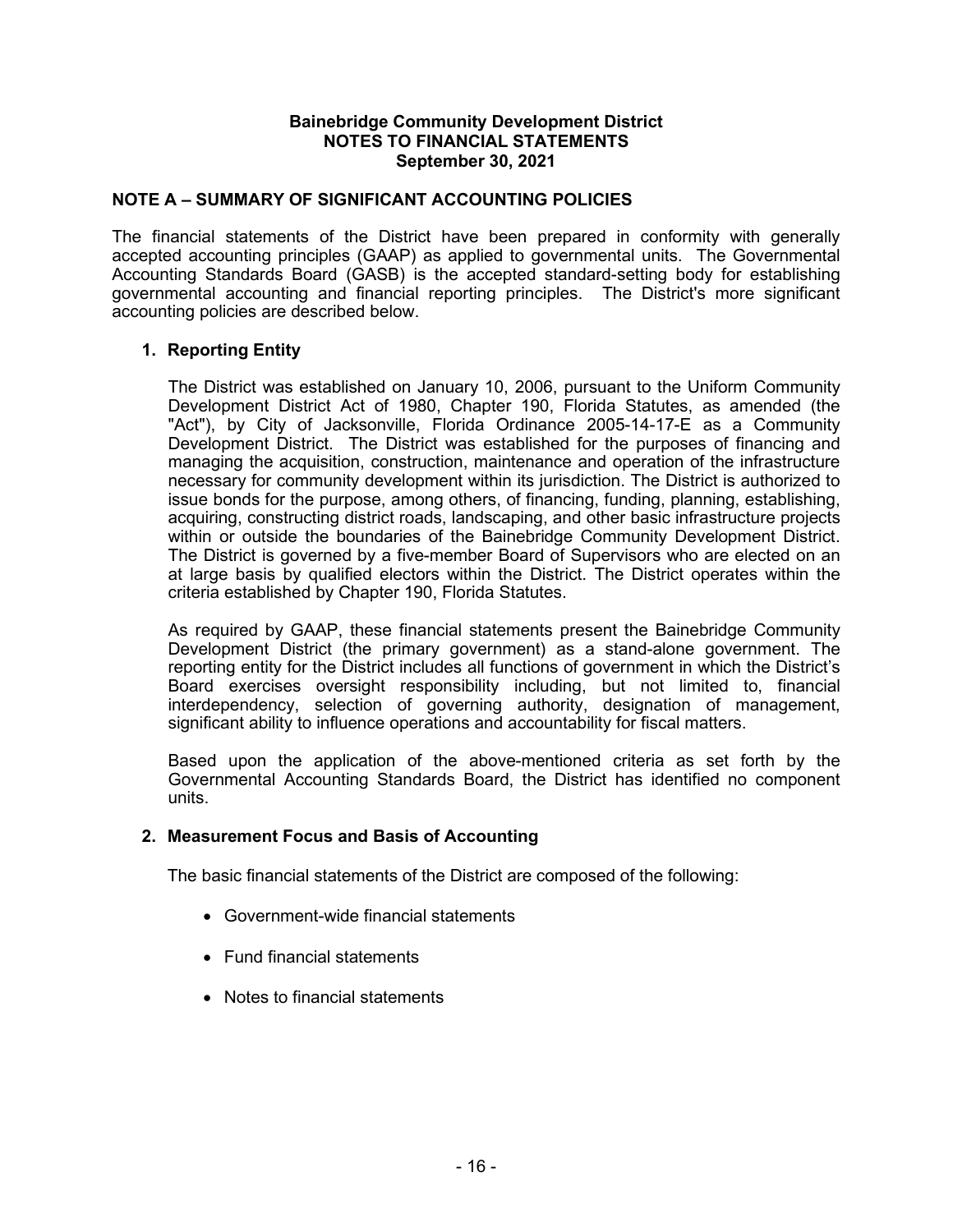# **NOTE A – SUMMARY OF SIGNIFICANT ACCOUNTING POLICIES (CONTINUED)**

# **2. Measurement Focus and Basis of Accounting (Continued)**

#### **a. Government-wide Financial Statements**

 The government-wide financial statements are reported using the economic wide financial statements report all non-fiduciary information about the reporting resources measurement focus and the accrual basis of accounting. Governmentgovernment as a whole. These statements include all the governmental activities of the primary government. The effect of interfund activity has been removed from these statements.

 Governmental activities are supported by special assessments and interest. Program revenues are netted with program expenses in the statement of activities to present the net cost of each program.

 Amounts paid to acquire capital assets are capitalized as assets, rather than the government-wide financial statements, rather than as an other financing source. reported as an expenditure. Proceeds of long-term debt are recorded as liabilities in

 reported as a reduction of the related liability, rather than as an expenditure. Amounts paid to reduce long-term indebtedness of the reporting government are

# **b. Fund Financial Statements**

 entity. The operations of each fund are accounted for with a separate set of self- expenditures or expenses, as appropriate. Governmental resources are allocated to The underlying accounting system of the District is organized and operated on the basis of separate funds, each of which is considered to be a separate accounting balancing accounts that comprise its assets, liabilities, fund equity, revenues and and accounted for in individual funds based upon the purposes for which they are to be spent and the means by which spending activities are controlled.

 Fund financial statements for the primary government's governmental funds are presented after the government-wide financial statements. These statements display information about major funds individually.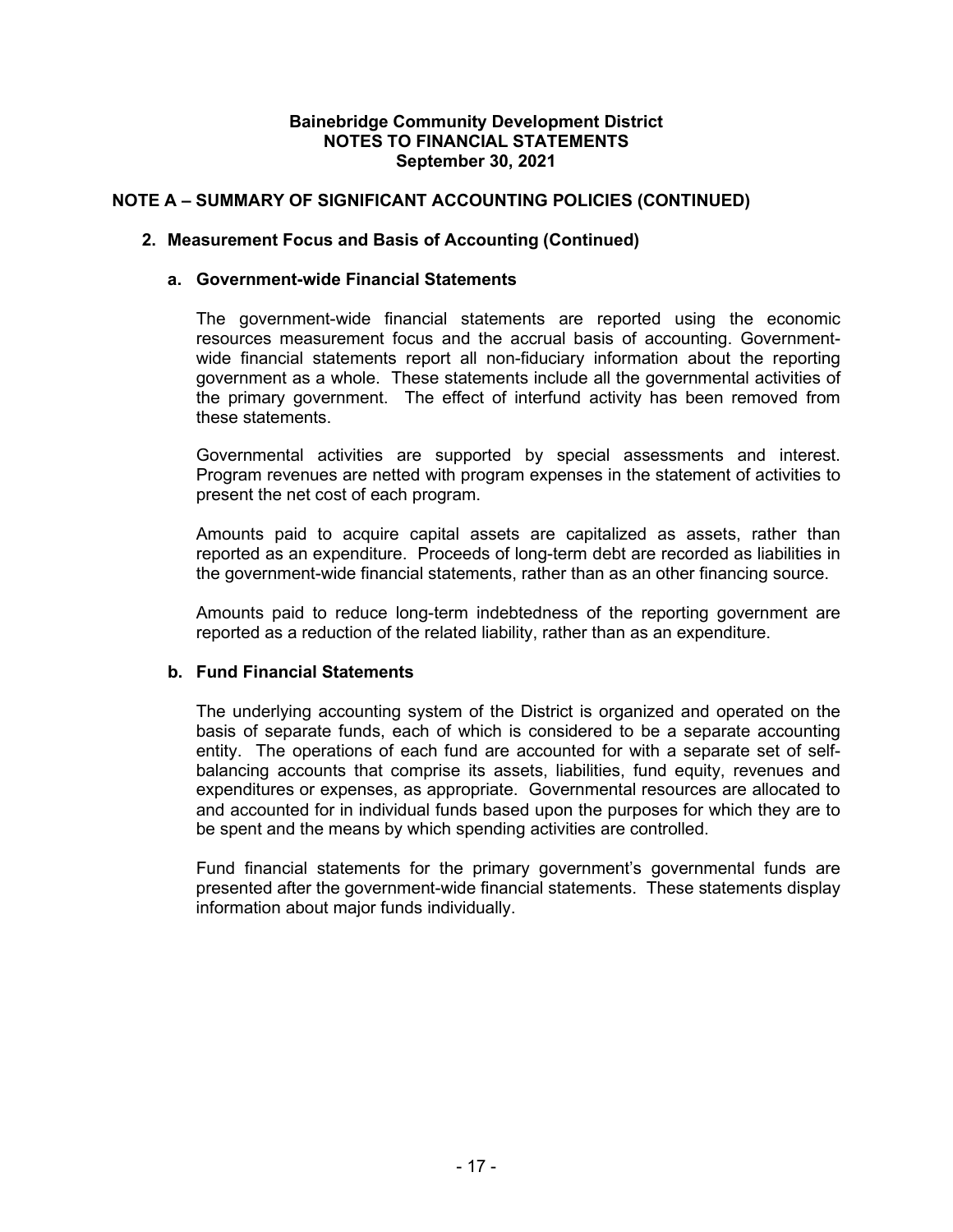# **NOTE A – SUMMARY OF SIGNIFICANT ACCOUNTING POLICIES (CONTINUED)**

# **2. Measurement Focus and Basis of Accounting (Continued)**

### **b. Fund Financial Statements (Continued)**

### **Governmental Funds**

 Standards Board Statement 54 – Fund Balance Reporting and Governmental Fund Type Definitions. The Statement requires the fund balance for governmental funds to The District classifies fund balance according to Governmental Accounting be reported in classifications that comprise a hierarchy based primarily on the extent to which the government is bound to honor constraints on the specific purposes for which amounts in those funds can be spent.

The District has various policies governing the fund balance classifications.

 spent because they are either not in spendable form or are legally or contractually Nonspendable Fund Balance – This classification consists of amounts that cannot be required to be maintained intact.

 only for specific purposes stipulated by constitution, external resource providers, or through enabling legislation. Restricted Fund Balance *–* This classification includes amounts that can be spent

through enabling legislation.<br>Assigned Fund Balance – This classification consists of the Board of Supervisors' intent to be used for specific purposes but are neither restricted nor committed. The assigned fund balances can also be assigned by the District's management company.

 Unassigned Fund Balance – This classification is the residual classification for the other classifications. Unassigned fund balance is considered to be utilized first when an expenditure is incurred for purposes for which amounts in any of those government's general fund and includes all spendable amounts not contained in the unrestricted fund balance classifications could be used.

 revenue funds, when restricted, committed, assigned, and unassigned fund balances Fund Balance Spending Hierarchy – For all governmental funds except special are combined in a fund, qualified expenditures are paid first from restricted or committed fund balance, as appropriate, then assigned and finally unassigned fund balances.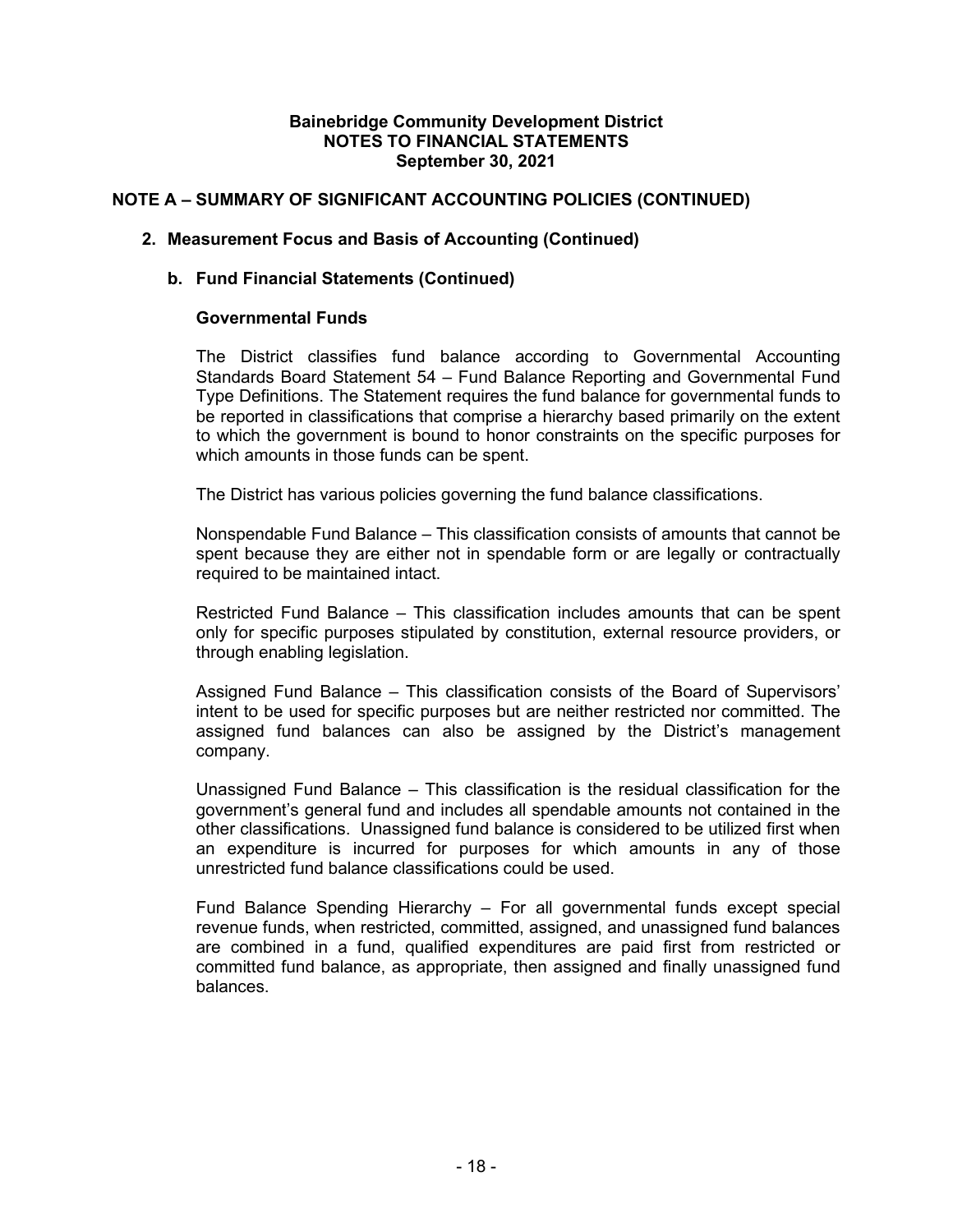# **NOTE A – SUMMARY OF SIGNIFICANT ACCOUNTING POLICIES (CONTINUED)**

#### **2. Measurement Focus and Basis of Accounting (Continued)**

#### **b. Fund Financial Statements (Continued)**

#### **Governmental Funds (Continued)**

 resources measurement focus and the modified accrual basis of accounting. period or soon thereafter to pay liabilities of the current period. For this purpose, the District considers revenues to be available if they are collected within 60 days of the end of the current fiscal period. Governmental fund financial statements are reported using the current financial Revenues are considered to be available when they are collected within the current

 Expenditures generally are recorded when a liability is incurred, as under accrual accrual item and so has been recognized as revenue of the current fiscal period. accounting. Interest associated with the current fiscal period is considered to be an

 Under the current financial resources measurement focus, only current assets and current liabilities are generally included on the balance sheet. The reported fund balance is considered to be a measure of "available spendable resources".

balance is considered to be a measure of "available spendable resources".<br>Governmental fund operating statements present increases (revenues and other financing sources) and decreases (expenditures and other financing uses) in net current assets. Accordingly, they are said to present a summary of sources and uses of "available spendable resources" during a period.

 governmental fund types excludes amounts represented by non-current liabilities. Since they do not affect net current assets, such long-term amounts are not Because of their spending measurement focus, expenditure recognition for recognized as governmental fund type expenditures or fund liabilities.

 Amounts expended to acquire capital assets are recorded as expenditures in the year that resources are expended, rather than as fund assets. The proceeds of longterm debt are recorded as an other financing source rather than as a fund liability.

Debt service expenditures are recorded only when payment is due.

# **3. Basis of Presentation**

#### **a. Governmental Major Funds**

 General Fund – The General Fund is the District's primary operating fund. It accounts for all financial resources of the general government, except those required to be accounted for in another fund.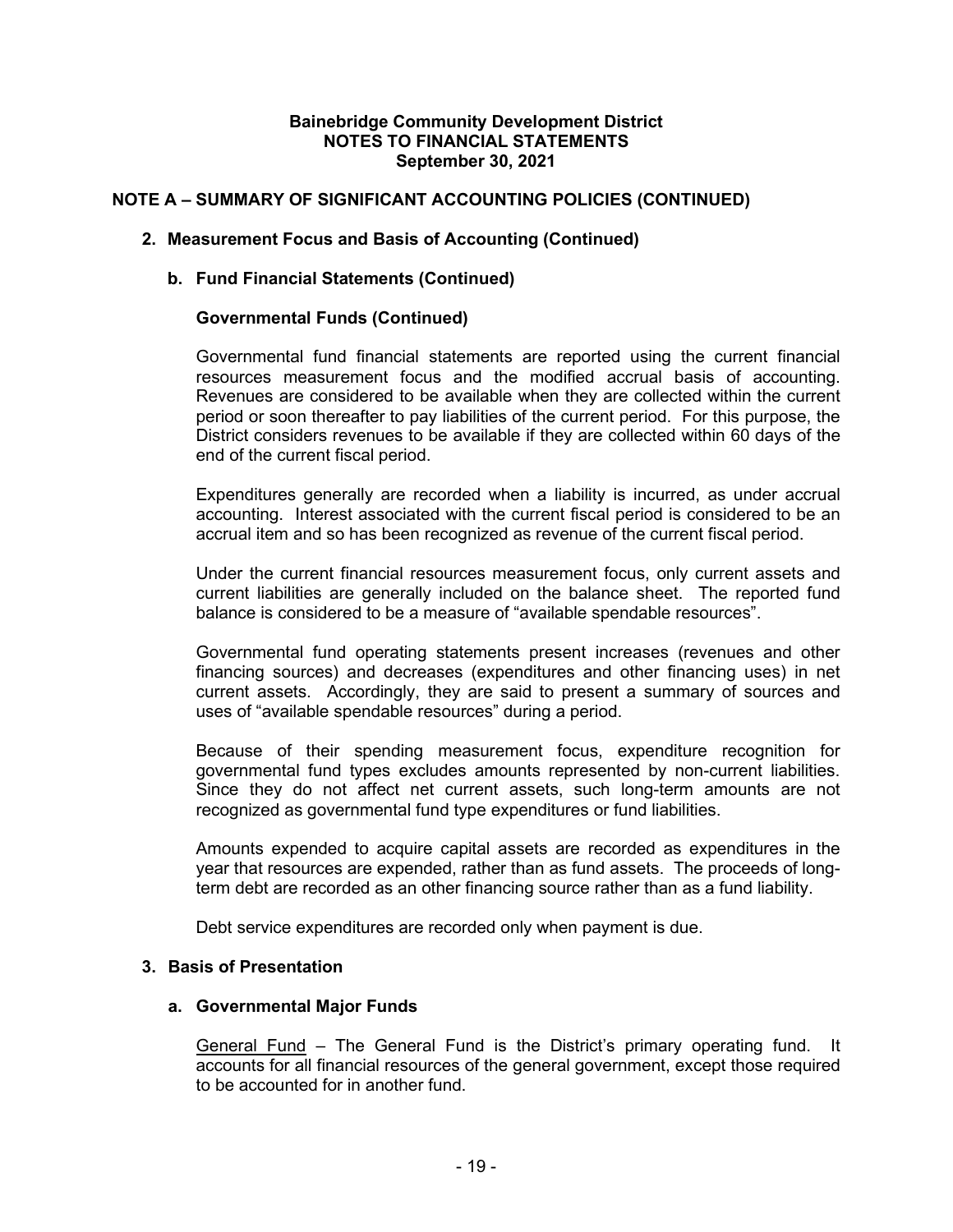# **NOTE A – SUMMARY OF SIGNIFICANT ACCOUNTING POLICIES (CONTINUED)**

# **3. Basis of Presentation (Continued)**

### **a. Governmental Major Funds (Continued)**

Debt Service Fund – Accounts for debt service requirements to retire the capital improvement bonds which were used to finance the construction of District infrastructure improvements.

 Capital Projects Fund – The Capital Projects Funds account for construction of infrastructure improvements within the boundaries of the district.

#### **b. Non-current Governmental Assets/Liabilities**

 GASB Statement 34 requires that non-current governmental assets, such as infrastructure and improvements, and non-current governmental liabilities, such as general obligation bonds and developer obligations be reported in the governmental activities column in the government-wide Statement of Net Position.

### **4. Assets, Liabilities, and Net Position or Equity**

### **a. Cash and Investments**

 institution pool whereby groups of securities pledged by the various financial is provided as additional insurance to the federal depository insurance and allows for additional assessments against the member institutions, providing full insurance for Florida Statutes require state and local governmental units to deposit monies with financial institutions classified as "Qualified Public Depositories," a multiple financial institutions provide common collateral from their deposits of public funds. This pool public deposits.

The District is authorized to invest in those financial instruments as established by Section 218.415, Florida Statutes. The authorized investments consist of:

- 1. Direct obligations of the United States Treasury;
- 2. The Local Government Surplus Funds Trust or any intergovernmental investment pool authorized pursuant to the Florida Interlocal Cooperative Act of 1969;
- 3. Interest-bearing time deposits or savings accounts in authorized qualified public depositories;
- 4. Securities and Exchange Commission, registered money market funds with the highest credit quality rating from a nationally recognized rating agency.

 and held in a qualified public depository as defined by Section 280.02, Florida For purposes of the statement of cash flows, cash equivalents include time deposits and all highly liquid debt instruments with original maturities of three months or less Statutes.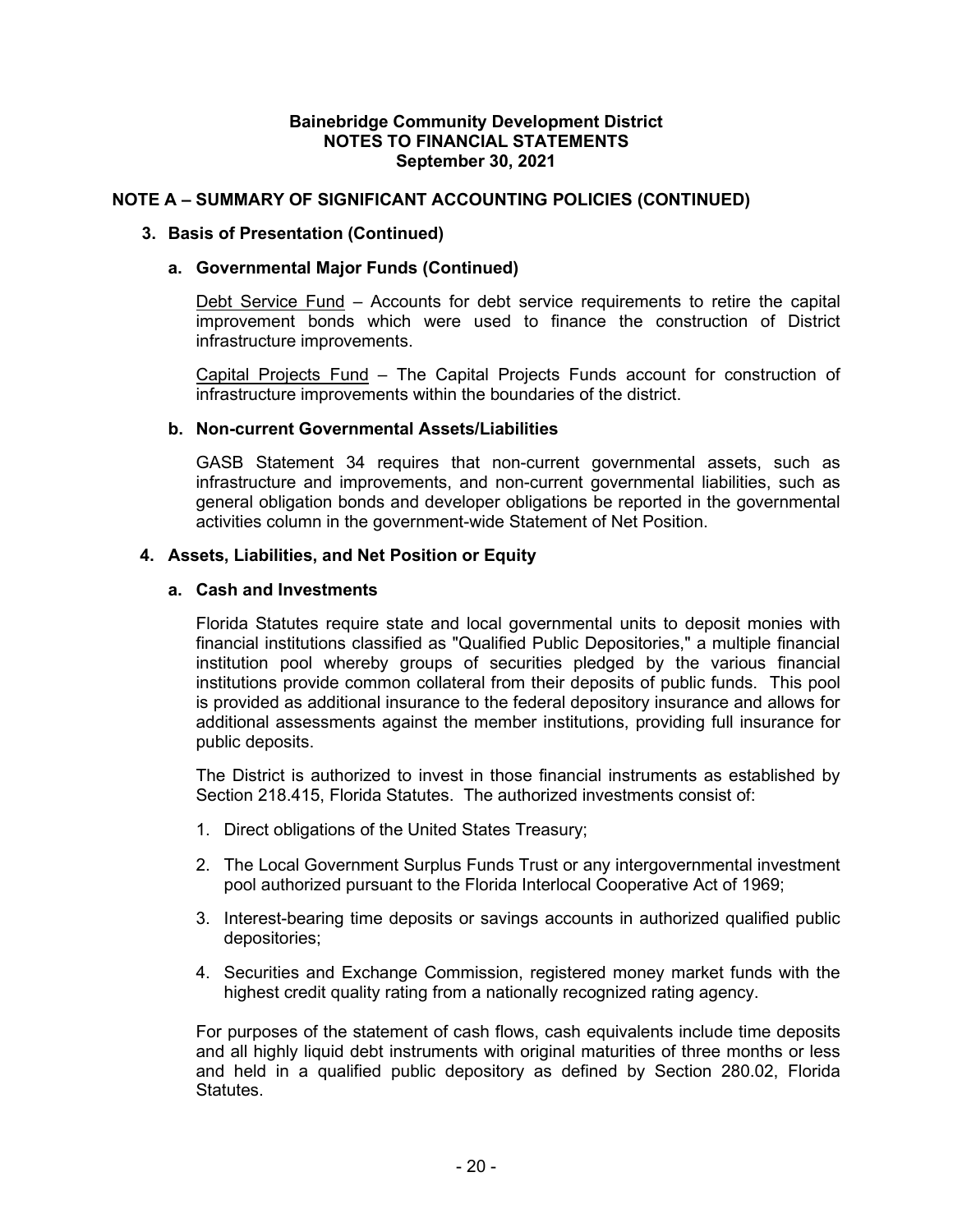# **NOTE A – SUMMARY OF SIGNIFICANT ACCOUNTING POLICIES (CONTINUED)**

# **4. Assets, Liabilities, and Net Position or Equity (Continued)**

### **b. Restricted Net Position**

 Certain net position of the District is classified as restricted on the statement of net position because their use is limited either by law through constitutional provisions or enabling legislation; or by restrictions imposed externally by creditors. In a fund with both restricted and unrestricted net position, qualified expenses are considered to be paid first from restricted net position and then from unrestricted net position.

### **c. Capital Assets**

 Capital assets, which include infrastructure, improvements other than buildings and equipment are reported in the governmental activities column.

all assets is historical cost. The District defines capital assets as assets with an initial, individual cost of \$5,000 or more and an estimated useful life in excess of two years. The valuation basis for

all assets is historical cost.<br>The costs of normal maintenance and repairs that do not add to the value of the asset or materially extend its useful life are not capitalized.

Major outlays for capital assets and improvements are capitalized as projects are constructed.

 method. Estimated useful lives of the various classes of depreciable capital assets Depreciation of capital assets is computed and recorded by utilizing the straight-line rare as follows:

| Infrastructure | 23 years |
|----------------|----------|
| Improvements   | 20 years |
| Equipment      | 5 years  |

# **e. Bond Discounts**

Bond discounts are amortized over the life of the bonds.

# **d. Budgets**

 accounting for budgets as it does for revenues and expenditures in its various funds. The legal level of budgetary control is at the fund level. All budgeted appropriations funds. As a result, deficits in the budget columns of the accompanying financial statements may occur. Budgets are prepared and adopted after public hearings for the governmental funds, pursuant to Chapter 190, Florida Statutes. The District utilizes the same basis of lapse at year end. Formal budgets are adopted for the general and debt service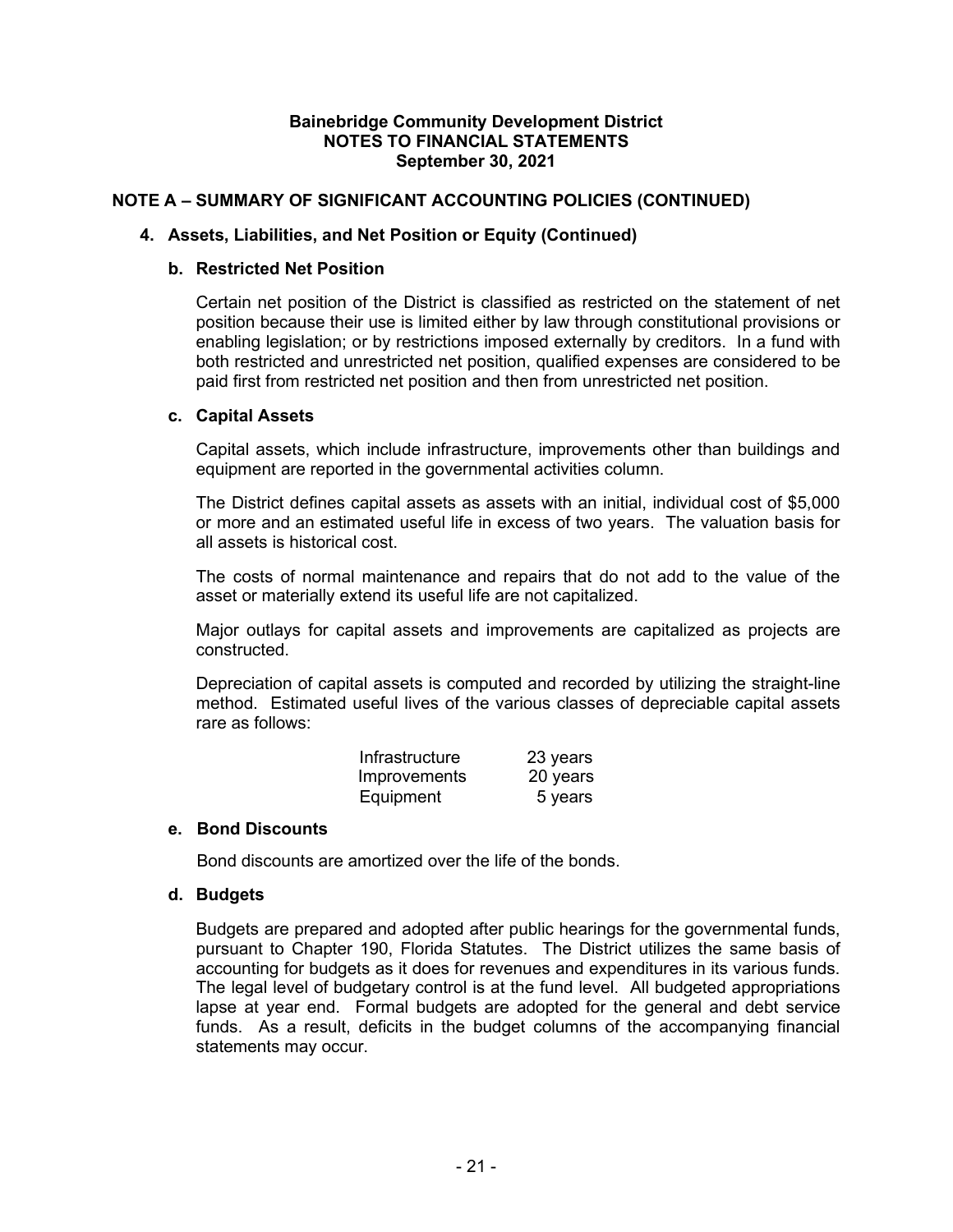# **September 30, 2021 NOTE B – CASH AND INVESTMENTS**

All deposits are held in qualified public depositories and are included on the accompanying balance sheet as cash and investments.

# Custodial Credit Risk – Deposits

 Custodial credit risk is the risk that in the event of a bank failure, the District's deposits may not be returned to it. The District does not have a formal deposit policy for custodial credit risk; however, they follow the provisions of Chapter 280, Florida Statutes regarding deposits and investments. As of September 30, 2021, the District's bank balance was \$894,360 and the carrying value was \$893,560. Exposure to custodial credit risk was as follows. The District Chapter 280, Florida Statutes, which means that all deposits are fully insured by Federal maintains all deposits in a qualified public depository in accordance with the provisions of Depositors Insurance or collateralized under Chapter 280, Florida Statutes.

As of September 30, 2021, the District had the following investments and maturities:

| Investment                                 | <b>Maturities</b> | <b>Fair Value</b> |         |  |
|--------------------------------------------|-------------------|-------------------|---------|--|
| <b>First American Treasury Obligations</b> | 13 Days*          |                   | 404,186 |  |

### \*Maturity is a weighted average maturity

 The District categorizes its fair value measurement within the fair value hierarchy established by at the measurement date. The hierarchy is based on the valuation inputs used to measure the fair value of the asset. The District uses a market approach in measuring fair value that uses prices and other relevant information generated by market transactions involving identical or generally accepted accounting principles. The fair value is the price that would be received to sell an asset, or paid to transfer a liability, in an orderly transaction between market participants similar assets, liabilities, or groups of assets and liabilities.

 liabilities, in markets that are not active. Level 3 is the least reliable and uses significant unobservable inputs that uses the best information available under the circumstances which Assets or liabilities are classified into one of three levels. Level 1 is the most realizable and is based on quoted price for identical assets, or liabilities, in an active market. Level 2 uses significant other observable inputs when obtained quoted prices for identical or similar assets, or includes the District's own data in measuring unobservable inputs.

Based on the criteria in the preceding paragraph, the investment listed above is a Level 1 asset.

#### Interest Rate Risk

The District does not have a formal investment policy that limits investment maturities as a means of managing its exposure to fair value losses arising from increasing interest rates.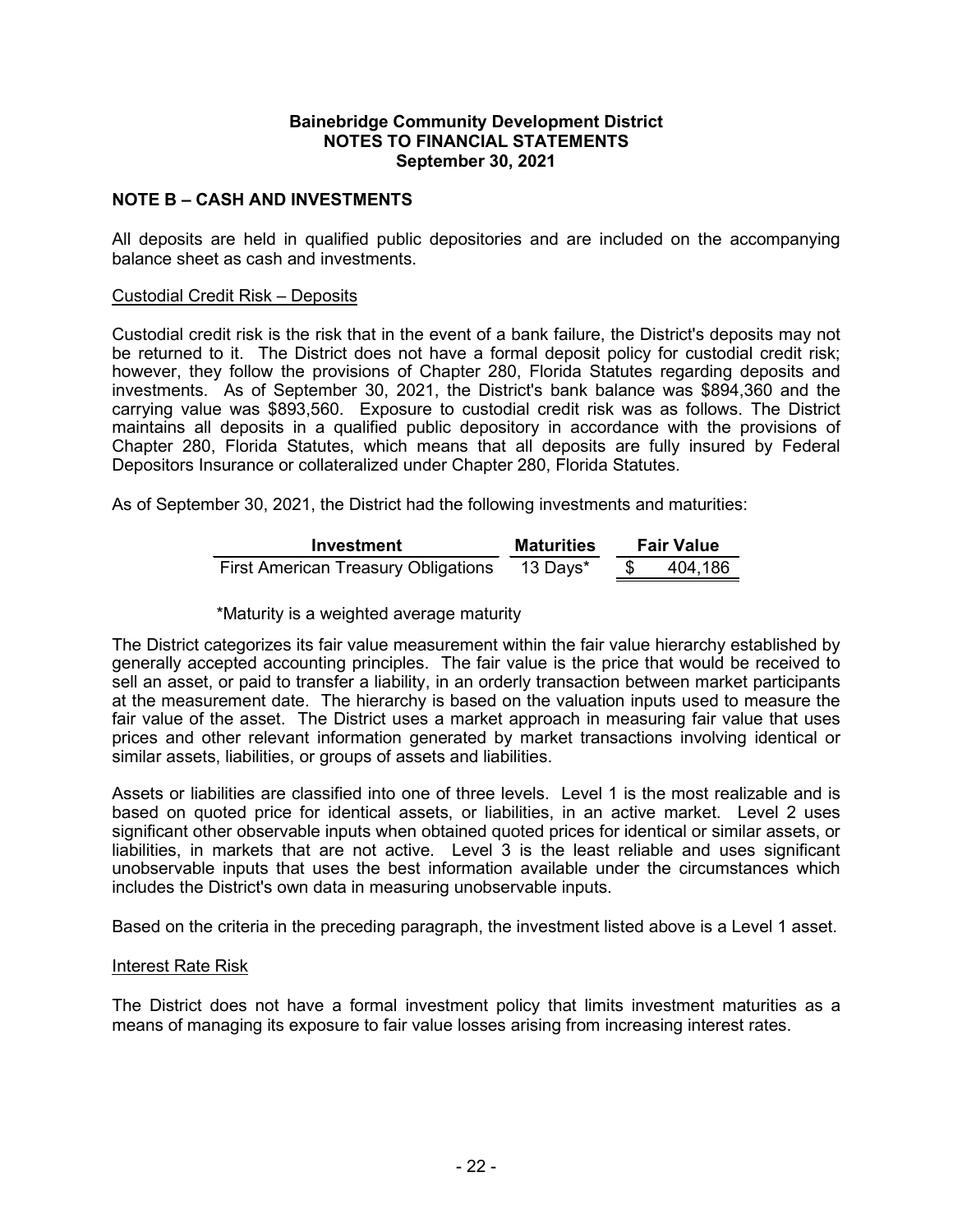# **September 30, 2021 NOTE B – CASH AND INVESTMENTS (CONTINUED)**

### Credit Risk

 The District's investments in treasury funds, money markets and government loans are limited by state statutory requirements and bond compliance. The District has no investment policy that in First American Treasury Obligations was rated AAAm by Standard & Poor's. would further limit its investment choices. As of September 30, 2021, the District's investments

### Concentration of Credit Risk

 The District places no limit on the amount it may invest in any one fund. The investments in First American Treasury Obligations represent 100% of District's total investments.

 2021 were typical of these items during the fiscal year then ended. The District considers any decline in fair value for certain investments to be temporary. The types of deposits and investments and their level of risk exposure as of September 30,

# **NOTE C – SPECIAL ASSESSMENT REVENUES**

 Operating and Maintenance Assessments are based upon the adopted budget and levied annually at a public hearing by the District. Debt Service Assessments are levied when bonds are issued and collected annually. The District may collect assessments directly or utilize the Supervisors. Assessments collected under the uniform method are due and payable on November 1 or as soon as the assessment roll is certified and delivered to the Tax Collector. Assessments are non-ad valorem assessments on benefited property within the District. uniform method of collections (Chapter 197.3632, Florida Statues). Direct collected assessments are due as determined by annual assessment resolution adopted by the Board of Per Section 197.162, Florida Statutes discounts are allowed for early payment at the rate of 4% in November, 3% in December, 2% in January, and 1% in February. Taxes paid in March are without discount.

 All unpaid assessments become delinquent as of April 1. Virtually all unpaid assessments are amounts receivable at fiscal year-end. Assessment levied for the 2020-2021 fiscal year were collected via the sale of tax certificates on, or prior to, June 1; therefore, there were no material levied in October 2019.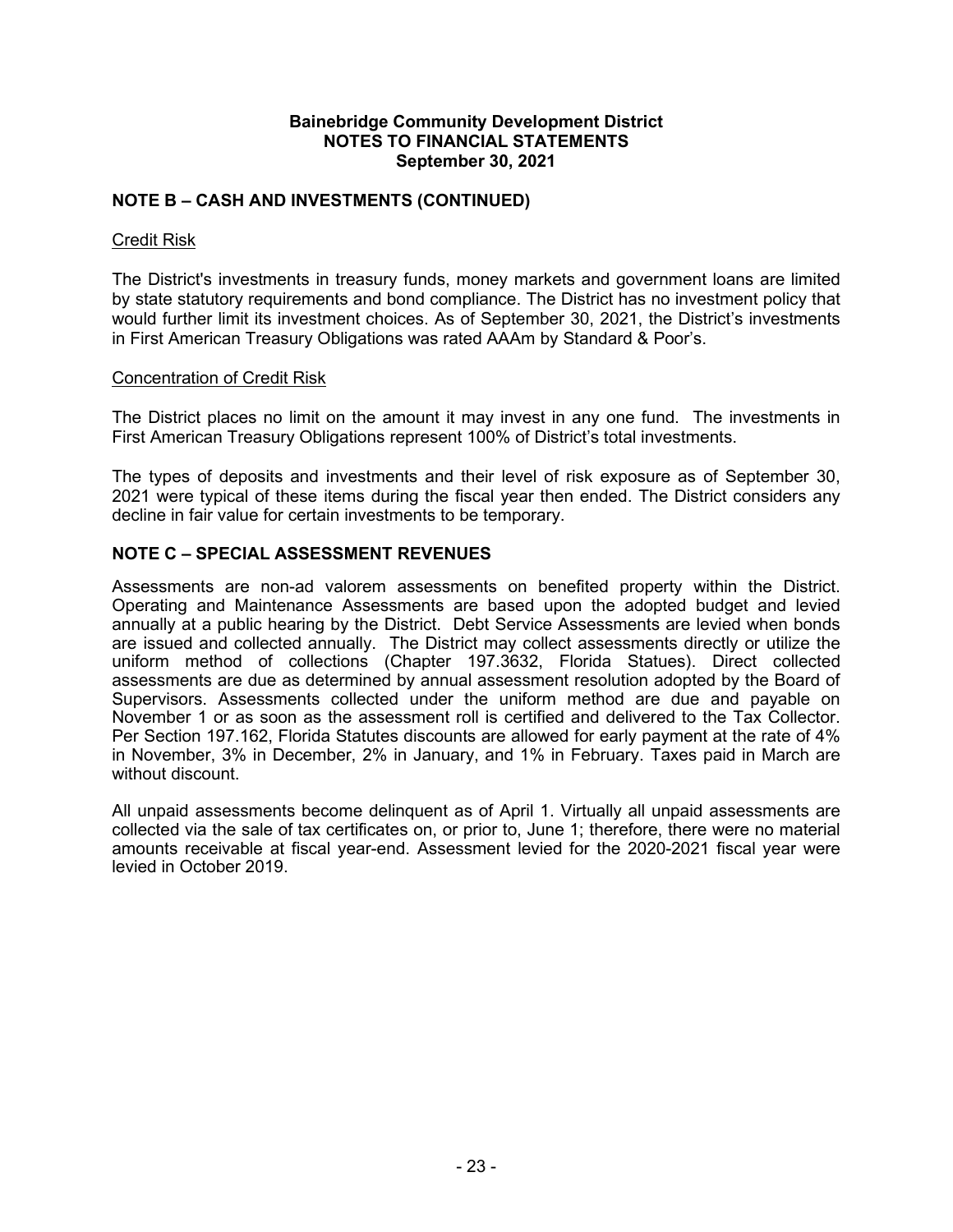# **September 30, 2021 NOTE D – CAPITAL ASSETS**

Capital asset activity for the year ended September 30, 2021 was as follows:

|                                              |    | <b>Balance</b><br>October 1.<br>2020 |    | Additions<br><b>Disposals</b> |    |       | Balance<br>September 30,<br>2021 |               |
|----------------------------------------------|----|--------------------------------------|----|-------------------------------|----|-------|----------------------------------|---------------|
| <b>Governmental activities:</b>              |    |                                      |    |                               |    |       |                                  |               |
| Capital assets, not being depreciated        | \$ | 7,860                                | \$ |                               | \$ | 7,860 | \$                               |               |
| Capital assets, being depreciated:           |    |                                      |    |                               |    |       |                                  |               |
| Infrastructure                               |    | 3,207,578                            |    |                               |    |       |                                  | 3,207,578     |
| Improvements other than buildings            |    | 1,751,197                            |    |                               |    |       |                                  | 1,751,197     |
| Equipment                                    |    | 75,289                               |    | 15,720                        |    |       |                                  | 91,009        |
| Total Capital Assets, Being Depreciated      |    | 5,034,064                            |    | 15,720                        |    |       |                                  | 5,049,784     |
| Less accumulated depreciation for:           |    |                                      |    |                               |    |       |                                  |               |
| Infrastructure                               |    | (1,830,435)                          |    | (139, 812)                    |    |       |                                  | (1,970,247)   |
| Improvements other than buildings            |    | (1, 123, 671)                        |    | (87, 560)                     |    |       |                                  | (1,211,231)   |
| Equipment                                    |    | (45, 788)                            |    | (9,596)                       |    |       |                                  | (55, 384)     |
| <b>Total Accumulated Depreciation</b>        |    | (2,999,894)                          |    | (236,968)                     |    |       |                                  | (3, 236, 862) |
| <b>Total Capital Assets Depreciated, Net</b> | \$ | 2,042,030                            | \$ | (221, 248)                    | \$ | 7,860 | S                                | 1,812,922     |

Current year depreciation of \$236,968 was charged to physical environment.

# **NOTE E – LONG-TERM DEBT**

#### Governmental Activities

 The following is a summary of activity for long-term debt of the Governmental Activities for the year ended September 30, 2021:

| Long-term debt at October 1, 2020    | 1,735,000 |
|--------------------------------------|-----------|
| <b>Principal payments</b>            | (60,000)  |
| Long-term debt at September 30, 2021 | 1,675,000 |

Long-term debt for Governmental Activities is comprised of the following:

#### **Special Assessment Bonds**

 \$8,240,000 Series 2007 Special Assessment Bonds are due in 2038. Interest at a rate of 5.5% is due May and November annual principal installments beginning May 2009 maturing May beginning November 2007. Current portion is \$60,000.

 $$ 1,675,000$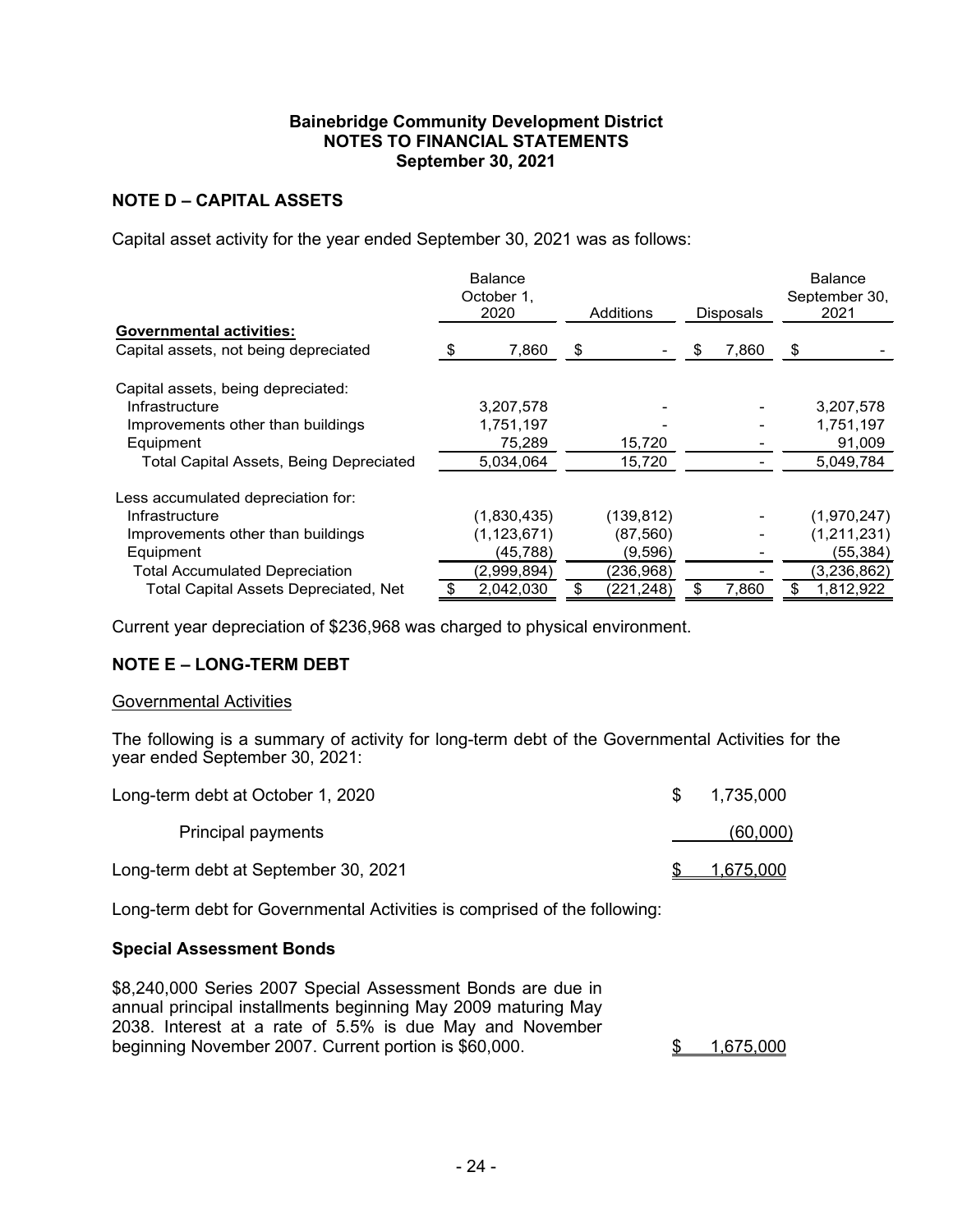# **September 30, 2021 NOTE E – LONG-TERM DEBT (CONTINUED)**

 September 30, 2021 are as follows: Year Ending The annual requirements to amortize the principal and interest of bonded debt outstanding as of

| <b>Year Ending</b> |              |    |          |    |           |
|--------------------|--------------|----|----------|----|-----------|
| September 30,      | Principal    |    | Interest |    | Total     |
|                    |              |    |          |    |           |
| 2022               | \$<br>60,000 | \$ | 92,125   | \$ | 152,125   |
| 2023               | 65,000       |    | 88,825   |    | 153,825   |
| 2024               | 70,000       |    | 85,250   |    | 155,250   |
| 2025               | 75,000       |    | 81,400   |    | 156,400   |
| 2026               | 75,000       |    | 77,275   |    | 152,275   |
| 2027-2031          | 450,000      |    | 319,000  |    | 769,000   |
| 2032-2036          | 595,000      |    | 180,675  |    | 775,675   |
| 2037-2038          | 285,000      |    | 23,650   |    | 308,650   |
| Totals             | 1,675,000    | S  | 948,200  | \$ | 2,623,200 |

### Summary of Significant Bond Resolution Terms and Covenants

 The Series 2007 Bonds are subject to redemption at the option of the District prior to their maturity, in whole or in part, at any time after May 1, 2017 at a redemption price equal to the principal amount of the Series 2007 Bonds to be redeemed, together with accrued interest to the date of redemption. The Series 2007 Bonds are subject to extraordinary mandatory redemption prior to maturity in the manner determined by the Bond Registrar if certain events occurred as outlined in the Trust Indenture.

 The Trust Indenture established certain amounts be maintained in a reserve account. In addition, the Trust Indenture has certain restrictions and requirements relating principally to the use of proceeds to pay for the infrastructure improvements and the procedures to be followed by the District on assessments to property owners. The District agrees to levy special assessments in annual amounts adequate to provide payment of debt service and to meet the reserve requirements.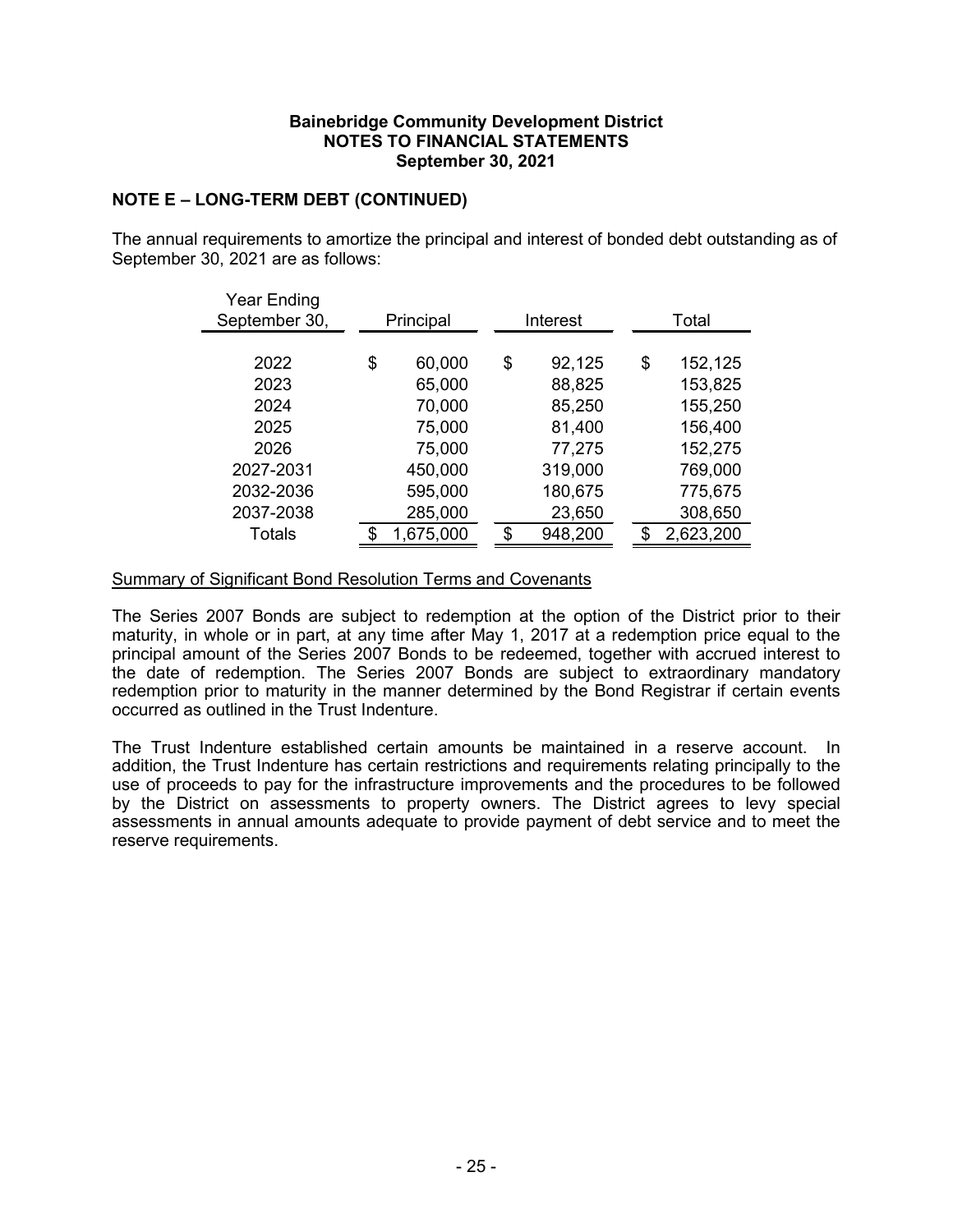# **September 30, 2021 NOTE E – LONG-TERM DEBT (CONTINUED***)*

#### Depository Funds

 to be deposited into these funds. A description of the significant funds, including their purposes, The bond resolution establishes certain funds and determines the order in which revenues are is as follows:

Reserve Funds – The Series 2007 Reserve Account was funded from the proceeds of the Series 2007 Bonds in an amount set forth in the bond indenture. The current reserve requirement is calculated as the reserve account percentage times the principal amount deemed outstanding. Monies held in the reserve accounts will be used only for the purposes established in the Trust Indenture.

The following is a schedule of required reserve balance as of September 30, 2021:

|                                       | Reserve               | Reserve     |  |  |
|---------------------------------------|-----------------------|-------------|--|--|
|                                       | Balance               | Requirement |  |  |
| Special Assessmnet Bonds, Series 2007 | \$ 118.518 \$ 114.483 |             |  |  |

# **NOTE F – RISK MANAGEMENT**

 The District is exposed to various risks of loss related to torts; theft of, damage to and destruction of assets; errors and omissions; and natural disasters for which the government carries commercial insurance. There were no claims or settled claims from these risks that exceeded commercial coverage in the last three years.

# **NOTE G – SUBSEQUENT EVENT**

In November 2021, the District made a prepayment of \$5,000 on the Series 2007 Special Assessment Bonds.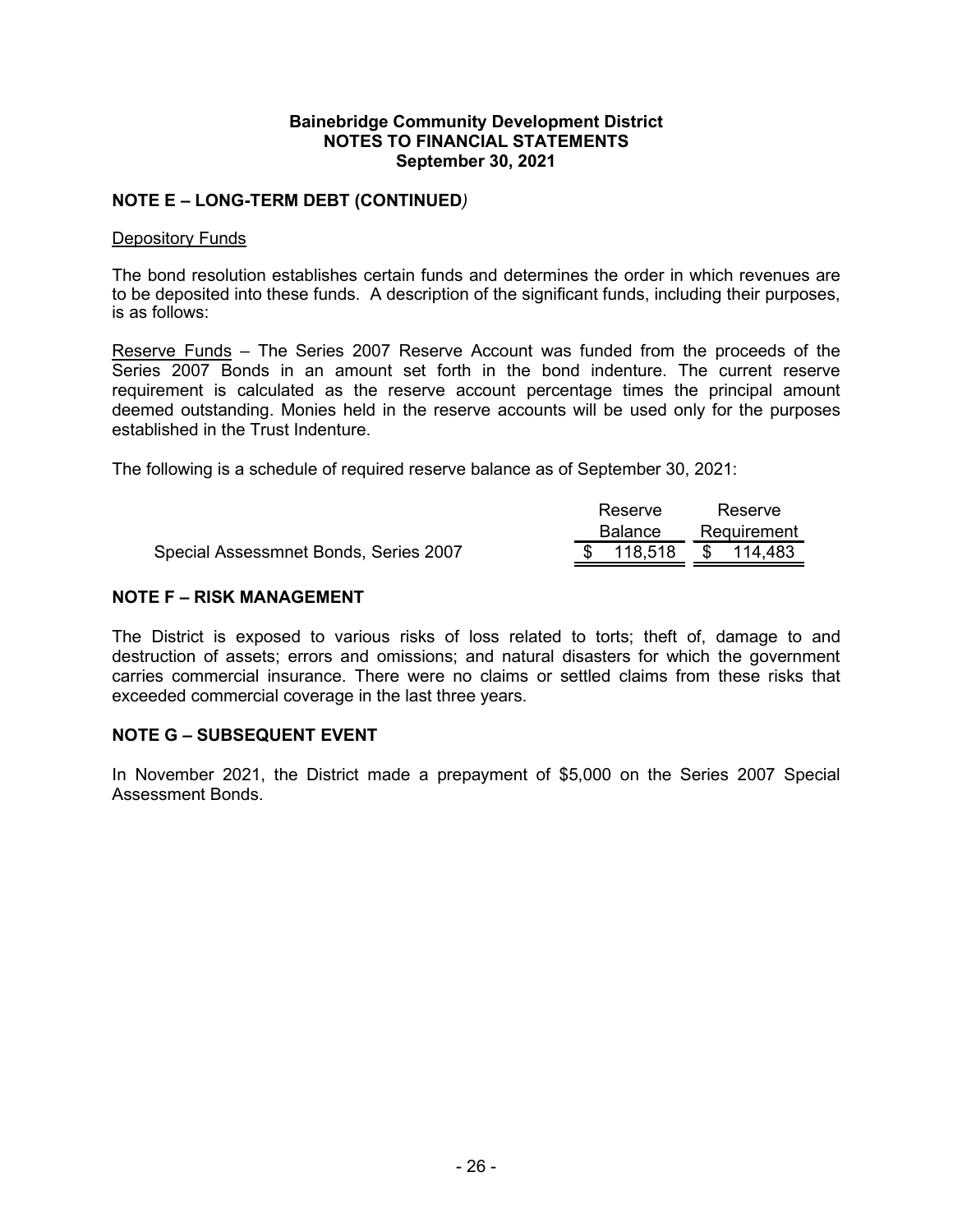

Certified Public Accountants Pl

600 Citrus Avenue Suite 200 Fort Pierce, Florida 34950

772/461-6120 // 461-1155 **FAX:** 772/468-9278

#### **INDEPENDENT AUDITORS' REPORT ON INTERNAL CONTROL OVER FINANCIAL REPORTING AND ON COMPLIANCE AND OTHER MATTERS BASED ON AN AUDIT OF FINANCIAL STATEMENTS PERFORMED IN ACCORDANCE WITH**  *GOVERNMENT AUDITING STANDARDS*

Bainebridge Community Development District<br>Jacksonville, Florida Jacksonville, Florida To the Board of Supervisors

 States of America and the standards applicable to financial audits contained in *Government Auditing Standards* issued by the Comptroller General of the United States, the financial report thereon dated February 21, 2022. We have audited, in accordance with the auditing standards generally accepted in the United statements of Bainebridge Community Development District, as of and for the year ended September 30, 2021, and the related notes to the financial statements, and have issued our

#### **Internal Control Over Financial Reporting**

 District's internal control over financial reporting (internal control) as a basis for designing audit procedures that are appropriate in the circumstances for the purpose of expressing our opinions effectiveness of Bainebridge Community Development District's internal control. Accordingly, we do not express an opinion on the effectiveness of Bainebridge Community Development In planning and performing our audit, we considered Bainebridge Community Development on the financial statements, but not for the purpose of expressing an opinion on the District's internal control.

 management or employees, in the normal course of performing their assigned functions, to or detected and corrected on a timely basis. A *significant deficiency* is a deficiency, or a combination of deficiencies, in internal control that is less severe than a material weakness, yet A *deficiency in internal control* exists when the design or operation of a control does not allow prevent, or detect and correct misstatements on a timely basis. A *material weakness* is a deficiency, or combination of deficiencies, in internal control, such that there is a reasonable possibility that a material misstatement of the entity's financial statements will not be prevented, important enough to merit attention by those charged with governance.

 Our consideration of internal control was for the limited purpose described in the first paragraph material weaknesses or significant deficiencies. Given these limitations, during our audit we did not identify any deficiencies in internal control that we consider to be material weaknesses. However, material weaknesses may exist that have not been identified. of this section and was not designed to identify all deficiencies in internal control that might be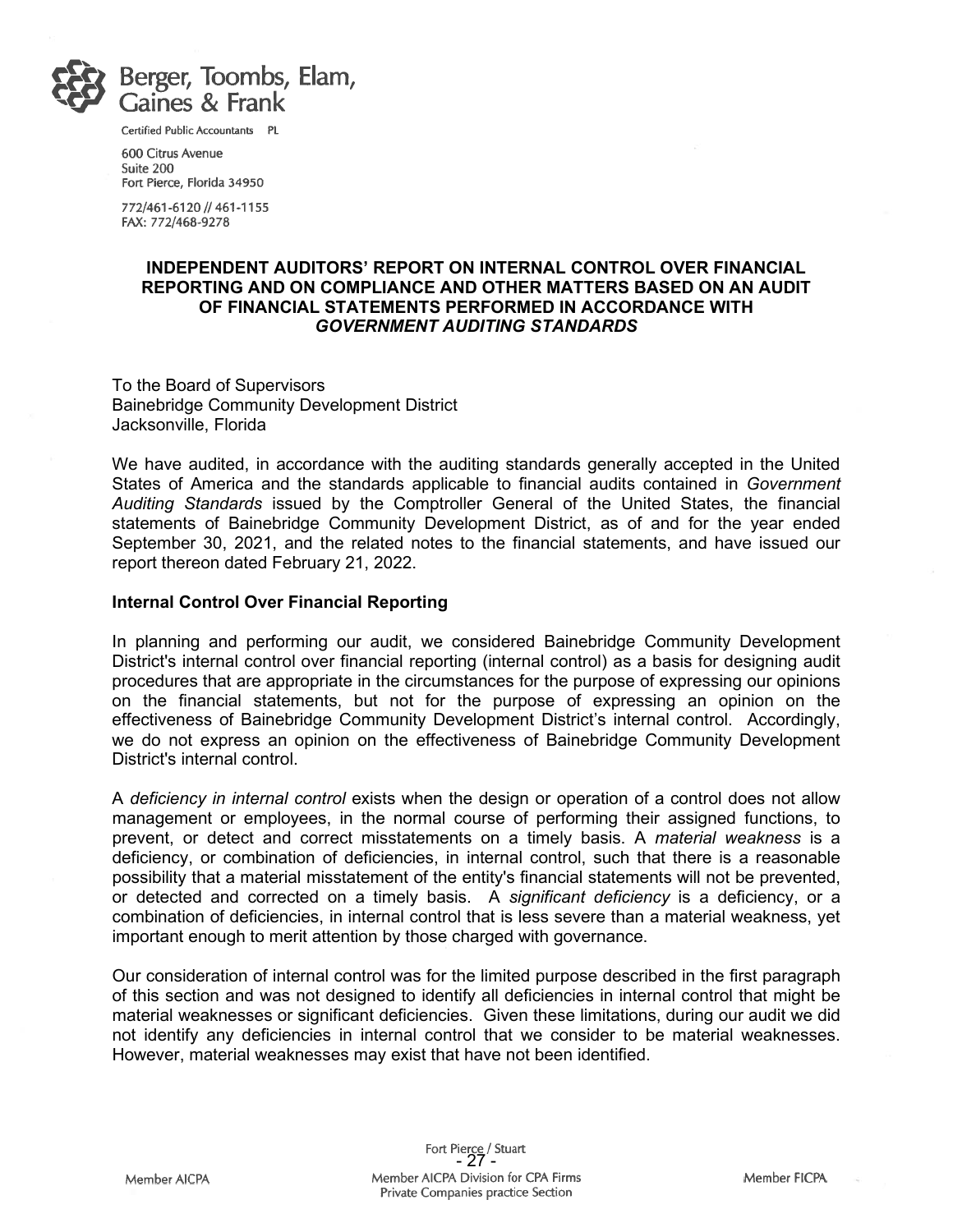

Board of Supervisors Bainebridge Community Development District

#### **Compliance and Other Matters**

 As part of obtaining reasonable assurance about whether Bainebridge Community Development District's financial statements are free of material misstatement, we performed tests of its opinion. The results of our tests disclosed no instances of noncompliance or other matters that compliance with certain provisions of laws, regulations, contracts, and grant agreements, noncompliance with which could have a direct and material effect on the determination of financial statement amounts. However, providing an opinion on compliance with those provisions was not an objective of our audit, and accordingly, we do not express such an are required to be reported under *Government Auditing Standards*.

#### **Purpose of this Report**

 The purpose of this report is solely to describe the scope of our testing of internal control and compliance and the results of that testing, and not to provide an opinion on the effectiveness of the entity's internal control or on compliance. This report is an integral part of an audit performed in accordance with *Government Auditing Standards* in considering the entity's internal control and compliance. Accordingly, this communication is not suitable for any other purpose.

Durair Joonibo Elam

Berger, Toombs, Elam, Gaines & Frank Berger, Toombs, Elam, Gaines & Frank<br>Certified Public Accountants PL Fort Pierce, Florida

February 21, 2022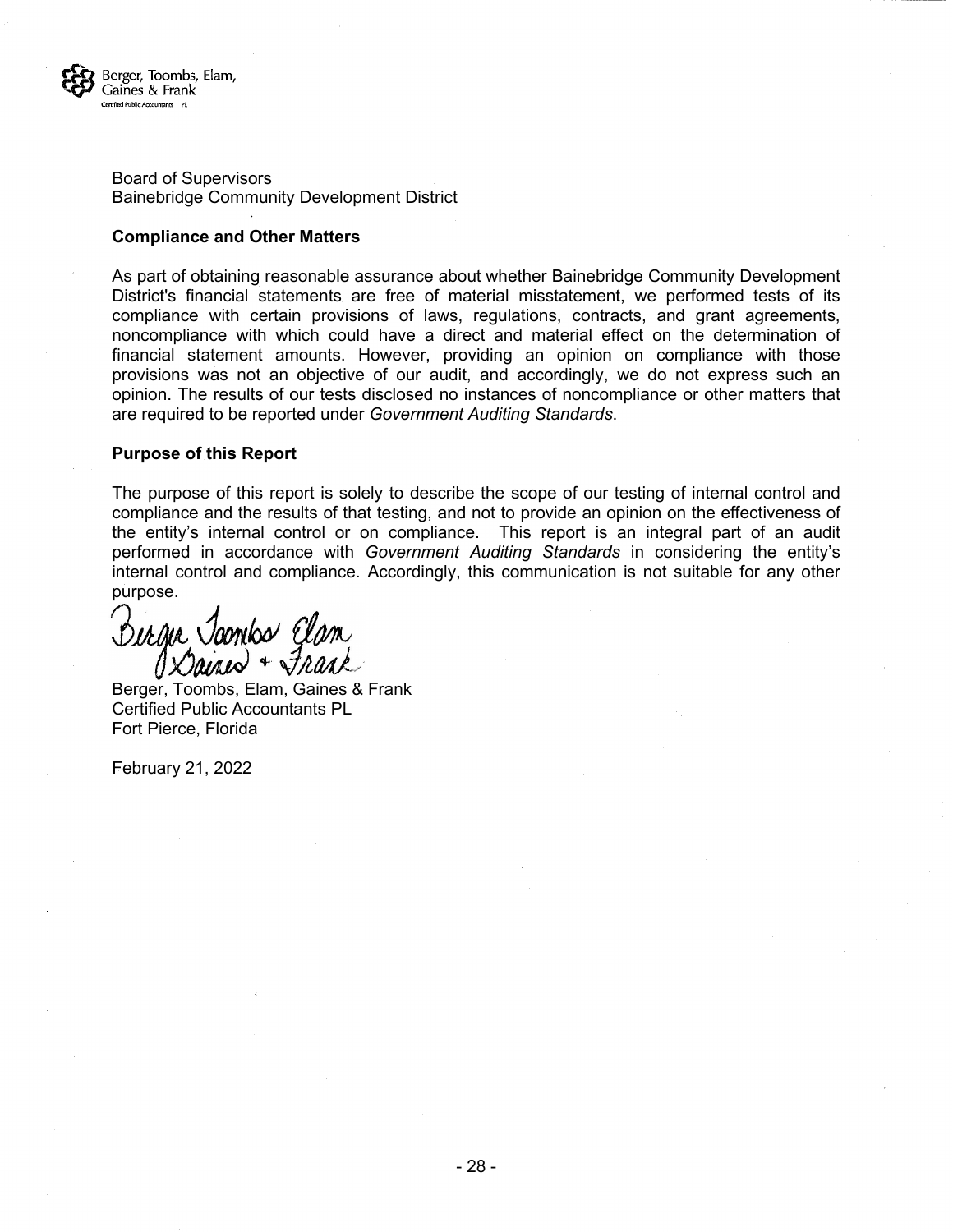

Certified Public Accountants Pl

600 Citrus Avenue Suite 200 Fort Pierce, Florida 34950

772/461-6120 // 461-1155 **FAX:** 772/468-9278

#### **MANAGEMENT LETTER**

 Jacksonville, Florida To the Board of Supervisors Bainebridge Community Development District

#### **Report on the Financial Statements**

 We have audited the financial statements of the Bainebridge Community Development District as of and for the year ended September 30, 2021, and have issued our report thereon dated February 21, 2022.

#### **Auditor's Responsibility**

 of the Florida Auditor General. We conducted our audit in accordance with auditing standards generally accepted in the United States; the standards applicable to financial audits contained in *Government Auditing Standards*, issued by the Comptroller General of the United States and Chapter 10.550, Rules

#### **Other Reporting Requirements**

We have issued our Independent Auditor's Report on Internal Control over Financial Reporting and on Compliance and Other Matters Based on an Audit of Financial Statements Performed in Accordance with *Government Auditing Standards* and our Independent Auditor's Report on an examination conducted in accordance with *AICPA Professionals Standards*, AT-C Section 315, regarding compliance requirements in accordance with Chapter 10.550, Rules of the Auditor General. Disclosures in those reports, which are dated February 21, 2022, should be considered in conjunction with this management letter.

#### **Prior Audit Findings**

 Section 10.554(1)(i)1., Rules of the Auditor General, requires that we determine whether or not financial audit report. corrective actions have been taken to address findings and recommendations made in the preceding financial audit report. There were no findings or recommendations in the preceding

#### **Financial Condition and Management**

Section 10.554(1)(i)5.a. and 10.556(7), Rules of the Auditor General, require us to apply appropriate procedures and communicate the results of our determination as to whether or not Bainebridge Community Development District has met one or more of the conditions described in Section 218.503(1), Florida Statutes, and to identify the specific conditions met. In connection with our audit, we determined that Bainebridge Community Development District did not meet any of the conditions described in Section 218.503(1) Florida Statutes.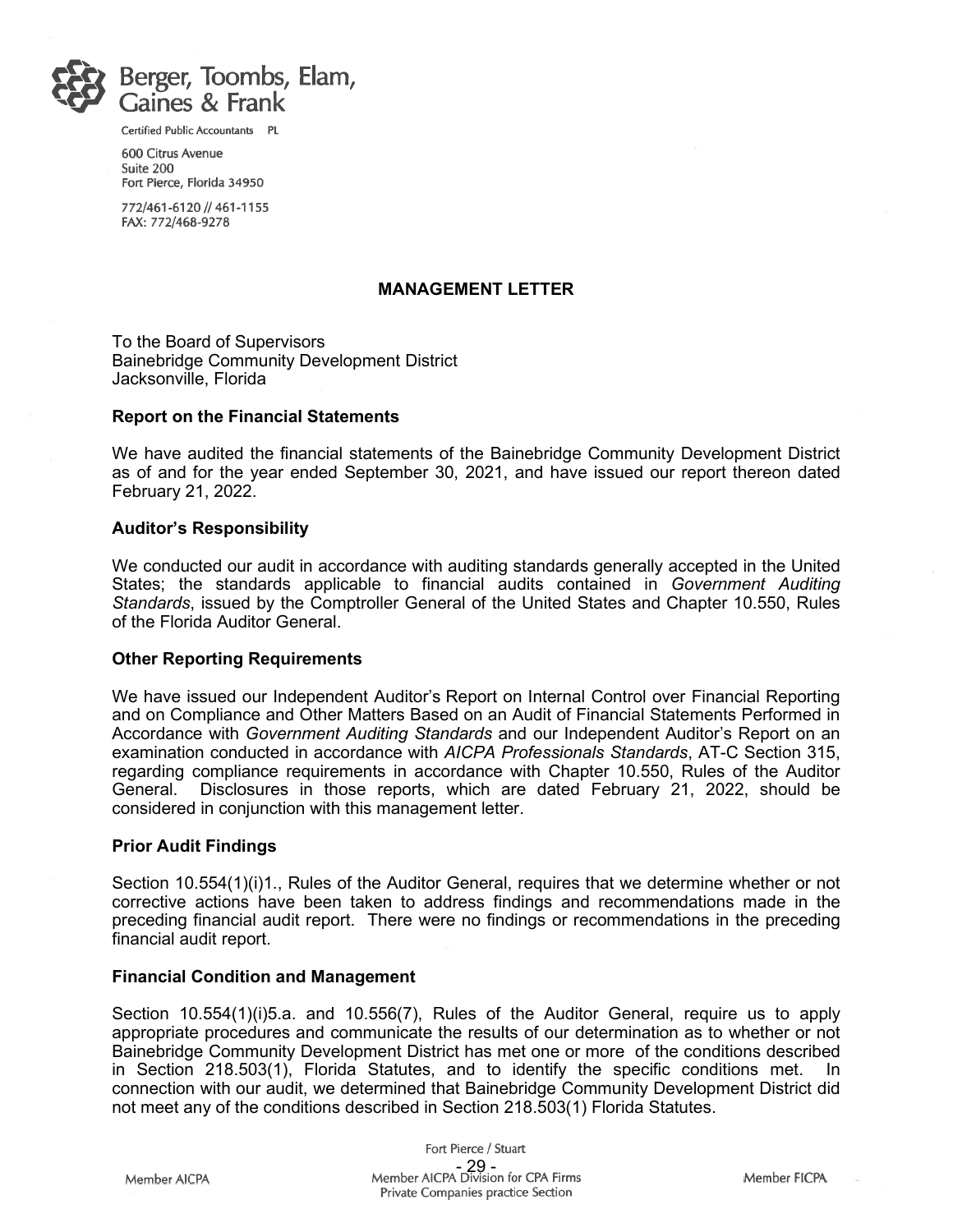

To the Board of Supervisors Bainebridge Community Development District

 Pursuant to Sections 10.554(1)(i)5.b. and 10.556(8), Rules of the Auditor General, we applied made by management and the review of the financial information provided by the same as of September 30, 2021. financial condition assessment procedures for Bainebridge Community Development District. It is management's responsibility to monitor the Bainebridge Community Development District's financial condition; our financial condition assessment was based in part on the representations

September 30, 2021.<br>Section 10.554(1)(i)2., Rules of the Auditor General, requires that we communicate any recommendations to improve financial management. In connection with our audit, we did not have any such recommendations.

#### **Specific Information**

 The information provided below was provided by management and has not been audited; therefore, we do not express an opinion or provide any assurance on the information.

 As required by Section 218.39(3)(c), Florida Statutes, and Section 10.554(1)(i)6, Rules of the Auditor General, the Bainebridge Community Development District reported:

- 1) The total number of district employees compensated in the last pay period of the District's fiscal year: The District did not have any employees other than the 5 Board Members.
- 2) The total number of independent contractors to whom nonemployee compensation was paid in the last month of the District's fiscal year: 9
- 3) All compensation earned by or awarded to employees, whether paid or accrued, regardless of contingency: none
- 4) All compensation earned by or awarded to nonemployee independent contractors, whether paid or accrued, regardless of contingency: \$[28,889.48](https://28,889.48)
- 5) Each construction project with a total cost of at least \$65,000 approved by the District that is scheduled to begin on or after October 1, 2020, together with the total expenditures for such project: The District had no construction projects during the year.
- Statutes, before the beginning of the fiscal year being reported if the District amends a 6) A budget variance based on the budget adopted under Section 189.016(4), Florida final adopted budget under Section 189.016(6), Florida Statutes: There were no amendments to the FY 2021 budget.

 As required by Section 218.39(3)(c), Florida Statutes, and Section 10.554(1)(i)8, Rules of the Auditor General, the Bainebridge Community Development District reported:

- 7) The rate or rates of non-ad valorem special assessments imposed by the District: General Fund \$734.29 and the Debt Service Fund [\\$535.05/\\$1,080.97/\\$399.31.](https://535.05/$1,080.97/$399.31)
- 8) The amount of special assessments collected by or on behalf of the District: Total Special Assessments collected was \$529,539.
- 9) The total amount of outstanding bonds issued by the District and the terms of such bonds: \$1,675,000, issued in 2007, fixed rate 5.5%, matures May, 2038.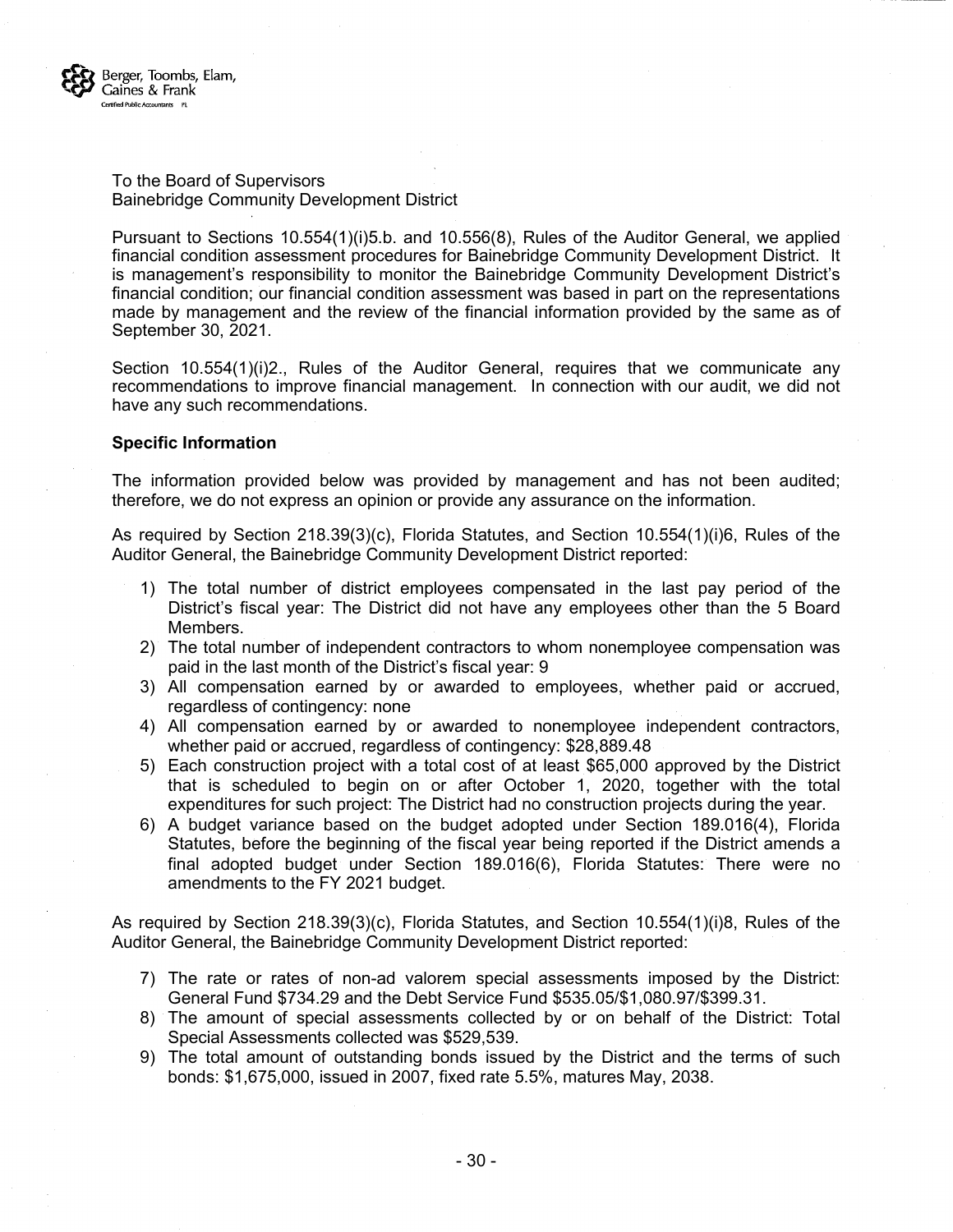

To the Board of Supervisors Bainebridge Community Development District

#### **Additional Matters**

 Section 10.554(1)(i)3., Rules of the Auditor General, requires us to communicate material but warrants the attention of those charged with governance. In connection with our noncompliance with provisions of contracts or grant agreements, or abuse, that have occurred, or are likely to have occurred, that have an effect on the financial statements that is less than audit, we did not note any such findings.

#### **Purpose of this Letter**

 Our management letter is intended solely for the information and use of the Legislative Auditing Committee, members of the Florida Senate and the Florida House of Representatives, the applicable management, and is not intended to be and should not be used by anyone other than Florida Auditor General, Federal and other granting agencies, the Board of Supervisors, and these specified parties.

Dergie Jambo Elam Fran  $\Lambda x$ aires +

Berger, Toombs, Elam, Gaines & Frank Certified Public Accountants PL Fort Pierce, Florida

February 21, 2022